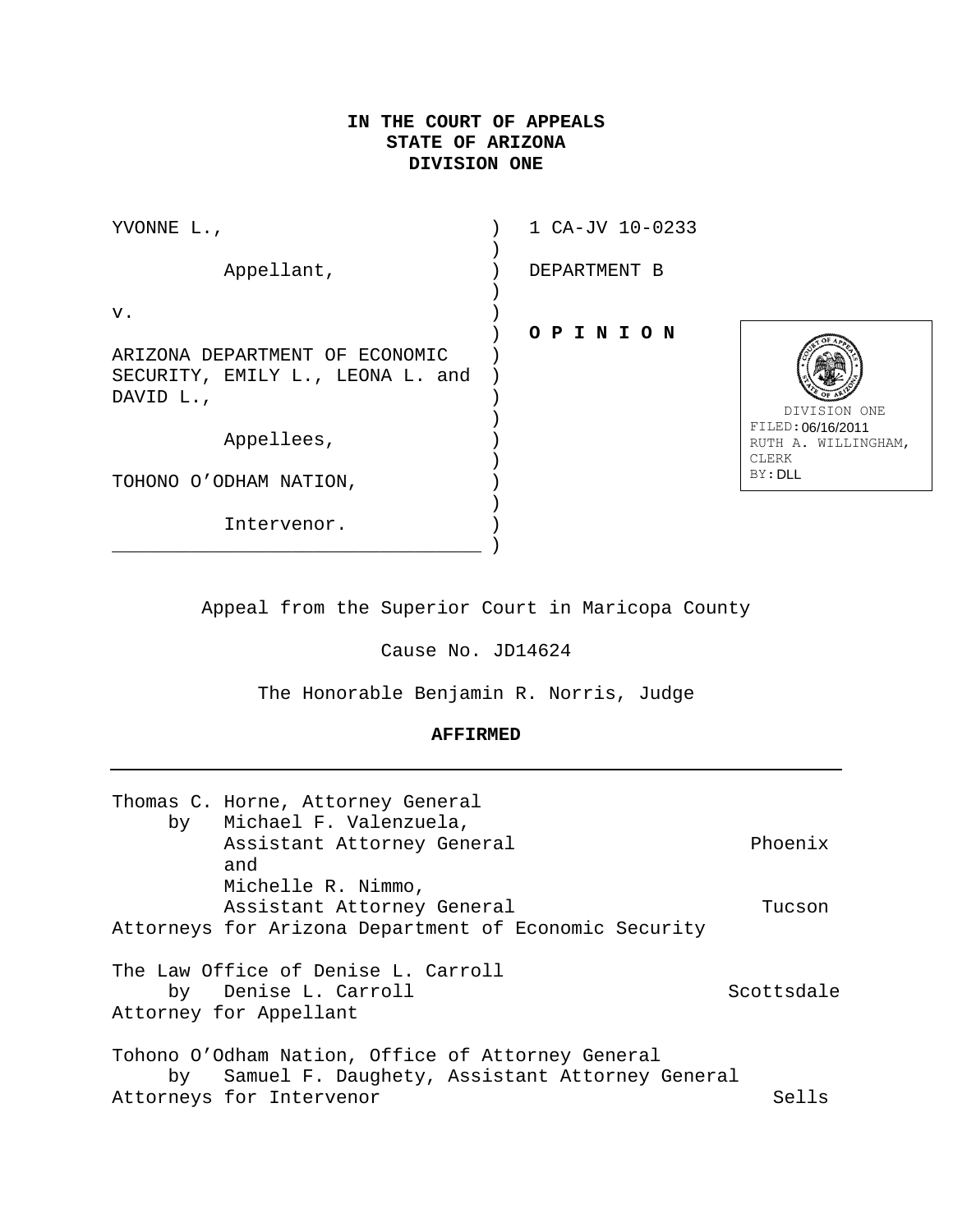#### W E I S B E R G, Judge

**¶1** Yvonne L. ("Mother") appeals from the superior court's order severing her parental rights to E.L., L.L., and D.L. $^1$  $^1$ Because the children are members of the Tohono O'Odham Nation, these proceedings are subject to the Indian Child Welfare Act ("ICWA").<sup>[2](#page-1-1)</sup> In addition to the Arizona Department of Economic Security ("ADES"), the Nation was a party to the termination proceedings and requested leave to file a brief in this appeal. We granted that request. For reasons that follow, we affirm the judgment and the superior court's conclusion that clear and convincing evidence is the standard of proof for finding that ADES had made "active efforts" to prevent the breakup of this Indian family as required by ICWA.

<span id="page-1-0"></span><sup>&</sup>lt;u>1</u>  ${}^{1}E.L.$  was born in 2001, L.L. in 2006, and D.L. in 2007. They became enrolled members of the Tohono O'Odham Nation in<br>January 2010. No evidence established that any of the No evidence established that any of the children's fathers were Native American or members of any tribe.

<span id="page-1-1"></span> $^{2}$ The ICWA is a federal statute that "allocates jurisdiction between tribal and state courts over Indian child custody cases and mandates certain procedural safeguards and substantive requirements for state court proceedings." *Valerie M. v. Ariz. Dep't of Econ. Sec*., 219 Ariz. 331, 334, ¶ 12, 198 P.3d 1203, 1206 (2009). It provides in part: "[T]o effect a . . . termination of parental rights to [ ] an Indian child under State law [the State] shall satisfy the court that active efforts have been made to provide remedial services and rehabilitative programs designed to prevent the breakup of the Indian family and that these efforts have proved unsuccessful." 25 U.S.C. § 1912(d) (2007).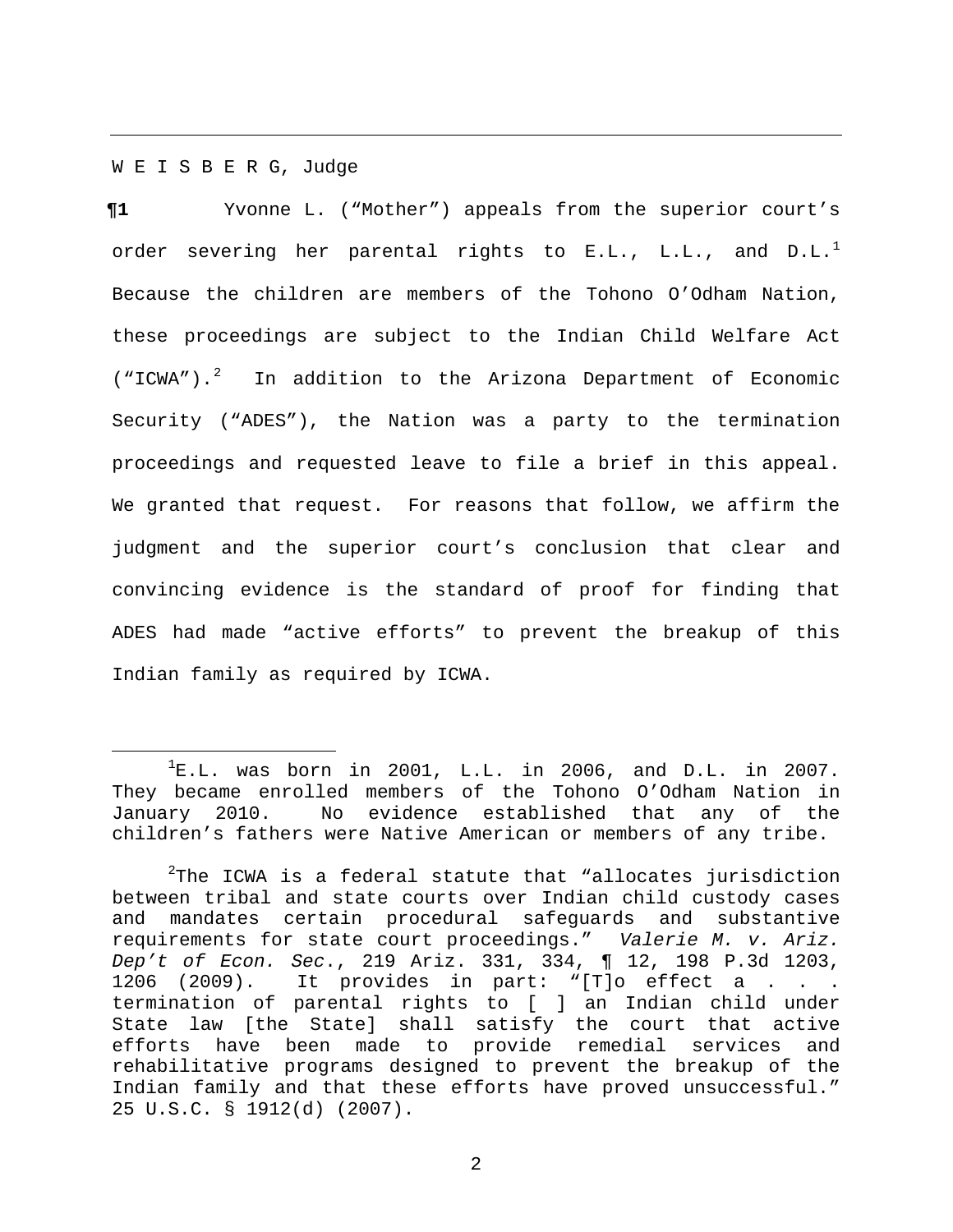#### **BACKGROUND**

**¶2** After L.L. was born exposed to marijuana and cocaine in 2006, Child Protective Services ("CPS") took custody of her and an older sister, E.L. ADES filed a dependency petition based upon Mother's substance abuse. In addition to drug abuse treatment, Mother received parent aide services covering instruction in such things as child care, discipline, and nutrition. In March 2007, ADES dismissed the dependency and returned the children to Mother.

**¶3** On April 23, 2008, CPS responded to a report of physical abuse of L.L. and visited the home of Mother and David M., father of E.L. Alarmed at L.L.'s appearance, the CPS case manager urged Mother to take L.L. to a doctor. When that had not occurred by April 28, the case worker asked Mother to take L.L. to an emergency room. David M. took L.L. to a hospital, and the examining doctor noted that she was malnourished, had bruises all over her body, and a skull fracture. $3$  CPS then took E.L., L.L., and a third child, D.L., into temporary custody. Mother and David M. agreed to submit to urinalysis ("UA")

<span id="page-2-0"></span> $\overline{\phantom{a}}$  $3$ The case note stated that L.L. also had a distended stomach, patches of missing hair, severely chapped lips, bumps on her forehead, handprints on her right and left cheeks, at least nine bruises, and that she was weak and lethargic. Her foster mother said that when L.L. arrived at her home, she was very dirty, unsteady while walking, had sores on the bottom of her face and inside her mouth, and a healing wrist fracture. Within a week, however, L.L. had gained two pounds.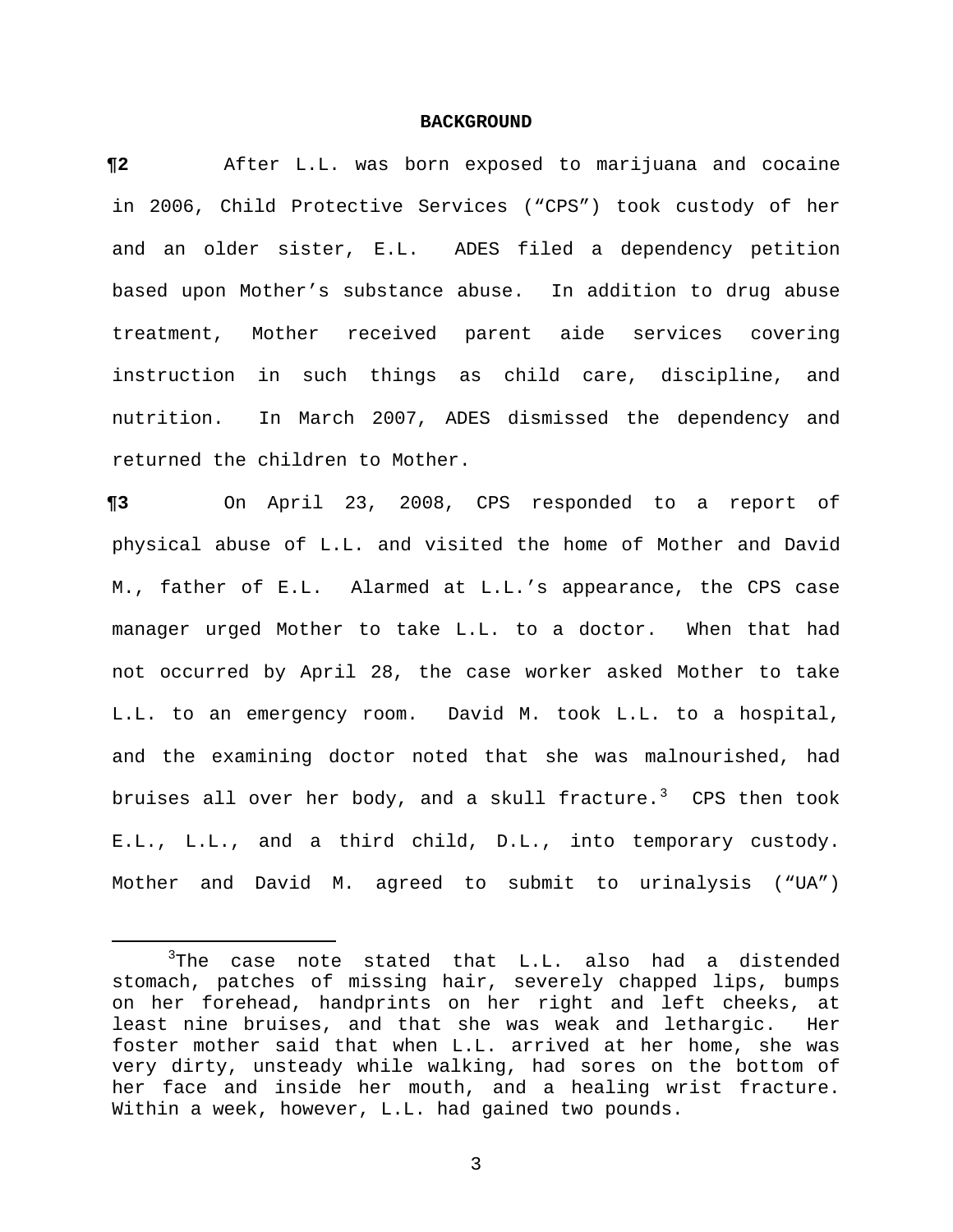testing, and because Mother's test showed dilution, CPS did not return the children.

**¶4** In May 2008, ADES filed a dependency petition alleging grounds of physical abuse, neglect, domestic violence, and substance abuse. Mother began submitting to random UA testing, and she was offered TERROS drug abuse counseling in June 2008 but did not complete the program.

**¶5** In July, the court allowed the Nation to intervene in the dependency. CPS arranged for Mother to receive drug testing and counseling, parent aide services, visitation, and a psychological evaluation. Mother initially failed to participate in intake for a parent aide but received a second referral in September 2008 and participated until she was incarcerated in November. Mother declined to participate in intensive outpatient services with TERROS and complied sporadically with drug testing. In August, the court found the children dependent and approved family reunification as the case plan.

**¶6** In October, Mother was again referred for drug treatment but did not participate. Mother's parent aide reported that during visits with L.L., Mother did "not make significant efforts to connect with [L.L.] and instead focused her time on [the other children]." In November 2008, Mother was incarcerated for aggravated driving while under the influence,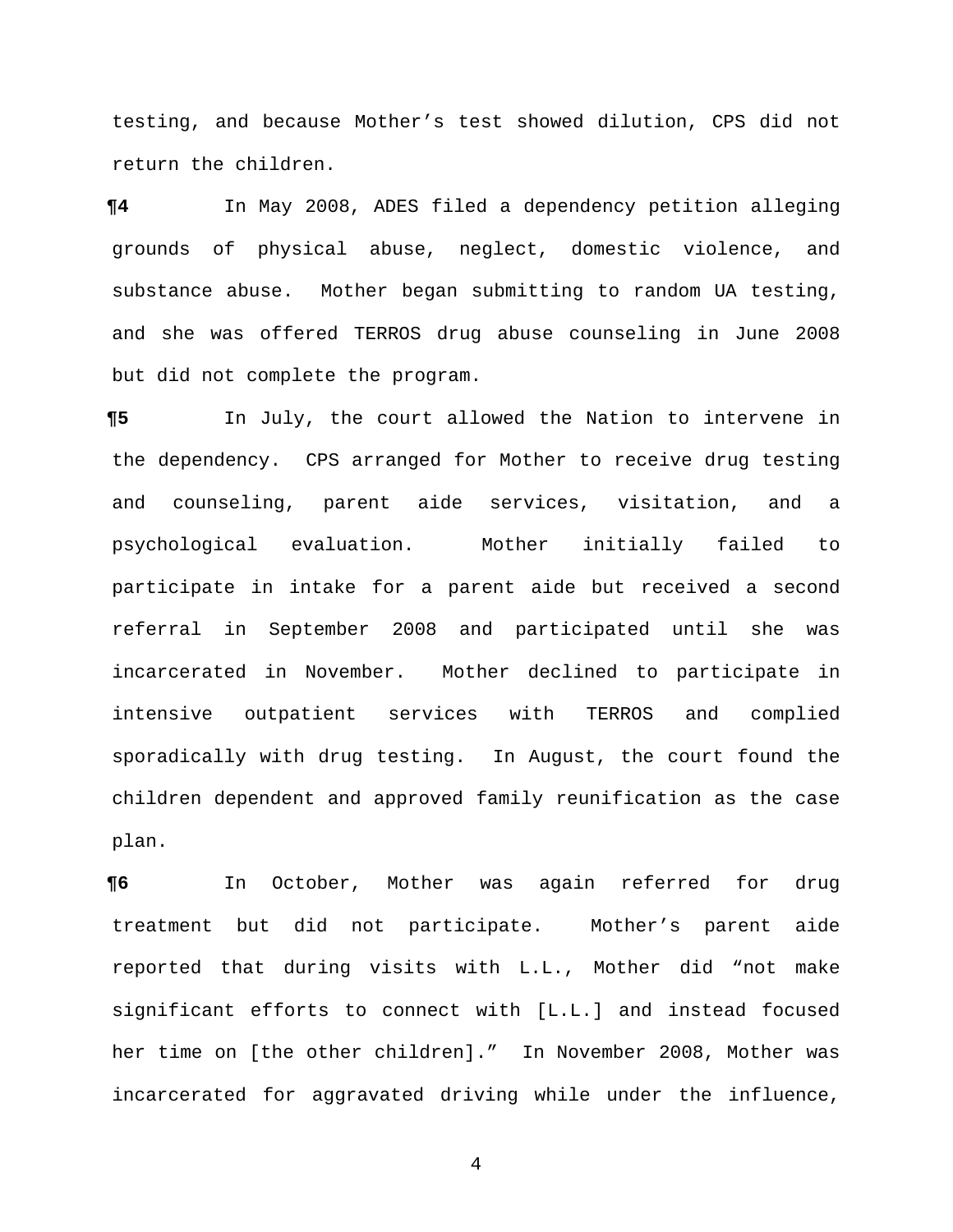and as a result, parent aide services were discontinued. Mother also had been referred to Magellan Health Services<sup>[4](#page-4-0)</sup> for counseling but apparently did not ever seek or obtain services there.

**¶7** In a January 2009 report, the CPS caseworker noted that Mother had missed more than a third of her scheduled drug screenings. Mother also could not attend a scheduled psychological evaluation due to her incarceration, and the evaluation had to be rescheduled a second time because of Mother's illiteracy and the need for additional time. Upon Mother's release from jail in February 2009, CPS again referred her for parent aide services and for TERROS. Although Mother did not have a parent aide, she attended parenting classes and participated with TERROS until April. Mother sporadically complied with UA testing until June.

**¶8** In February 2009, the court by the clear and convincing weight of the evidence made findings under ICWA that if Mother had custody of the children, serious emotional and physical danger to the children was likely, that "active efforts [had] been made to provide remedial services and rehabilitative programs designed to prevent the breakup of the Indian family and that [the] efforts have proved unsuccessful." 25 U.S.C. §

<span id="page-4-0"></span> <sup>4</sup>  $4$ Magellan Health Services, Inc. is the Regional Behavioral Health Authority of Maricopa County and provides publicly funded behavioral health care.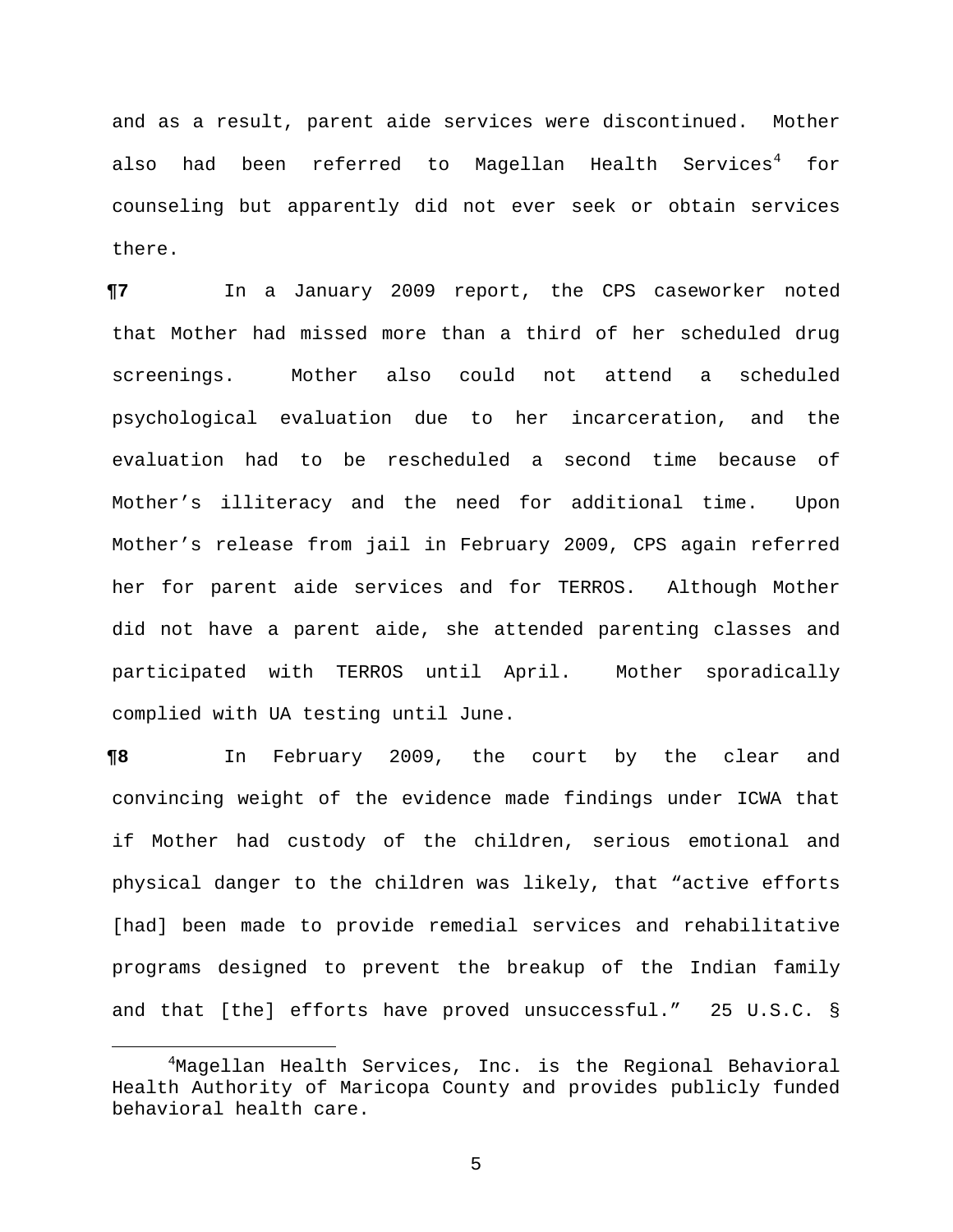1912(d). At the request of the children's guardian ad litem ("GAL"), the court ordered ADES to provide Mother and L.L. with bonding therapy. On February 20, Mother's case manager attempted to arrange such therapy but was unsuccessful until she finally arranged for services through AmeriPsych. On two occasions in June, however, Mother failed to attend intake and never participated in bonding therapy.

**¶9** In March 2009, Dr. James Thal conducted a psychological evaluation and diagnosed Mother with alcohol, cannabis, and cocaine abuse; physical abuse and neglect of a child; parent-child relational problem; borderline intellectual functioning; and dependent traits. He noted that Mother had been unemployed for over a year. Furthermore, he concluded that her lack of attachment to L.L. could imperil the child, who remained at risk for abuse and neglect. He was uncertain about Mother's ability to care "for any child at the present time" given her "exceedingly limited" resources. He recommended a bonding assessment and that L.L. remain in foster care; he thought individual counseling might be helpful to Mother but that "the probability for successfully reintegrating L.L. with [Mother] seems minimal."

**¶10** In July 2009, Mother was again incarcerated until September 2009. At a July report and review hearing, the court found that Mother was not compliant with services and that David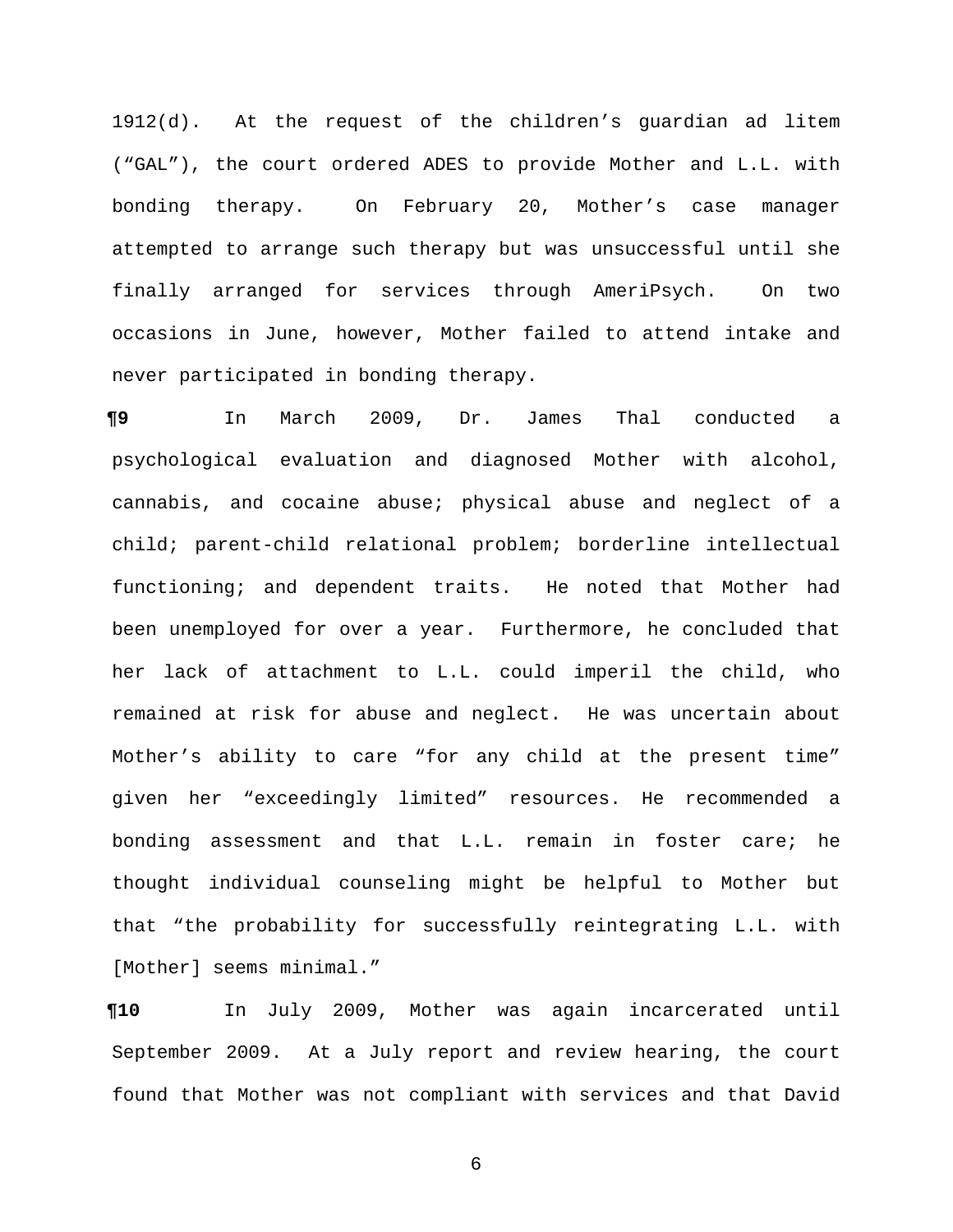M. had moved out of the home. At an August report and review hearing, the GAL moved to change the case plan to severance and adoption. Mother opposed the change, but the Nation did not. The court ordered the GAL to file a motion for severance and made findings from the clear and convincing weight of the evidence and pursuant to ICWA that parental custody was "likely to result in serious emotional and physical damage" to the children<sup>[5](#page-6-0)</sup> and that ADES had made "active efforts" to provide remedial services and that they had been unsuccessful.

**¶11** GAL's severance motion alleged the statutory grounds of neglect, substance abuse, nine months out-of-home, fifteen months out-of-home, and prior dependency under Arizona Revised Statutes ("A.R.S.") section  $8-533(B)(2)$ , (3) and  $(8)(a)$ ,  $(8)(c)$ , and (11) (Supp. 2010).<sup>[6](#page-6-1)</sup> Mother contested the allegations, but the Nation neither opposed nor supported the motion. At the initial severance hearing, ADES agreed to continue to provide services once Mother was released from jail.

<span id="page-6-0"></span> $\frac{1}{5}$ <sup>5</sup>A provision of ICWA states: "No termination of parental rights may be ordered . . . in the absence of a determination, supported by evidence beyond a reasonable doubt, including testimony of qualified expert witnesses, that the continued custody of the child by the parent or Indian custodian is likely to result in serious emotional or physical damage to the child." 25 U.S.C. § 1912(f).

<span id="page-6-1"></span> $6$ The GAL also moved to sever the parental rights of David M. to E.L., of G.T. to L.L., and of John Doe to D.L.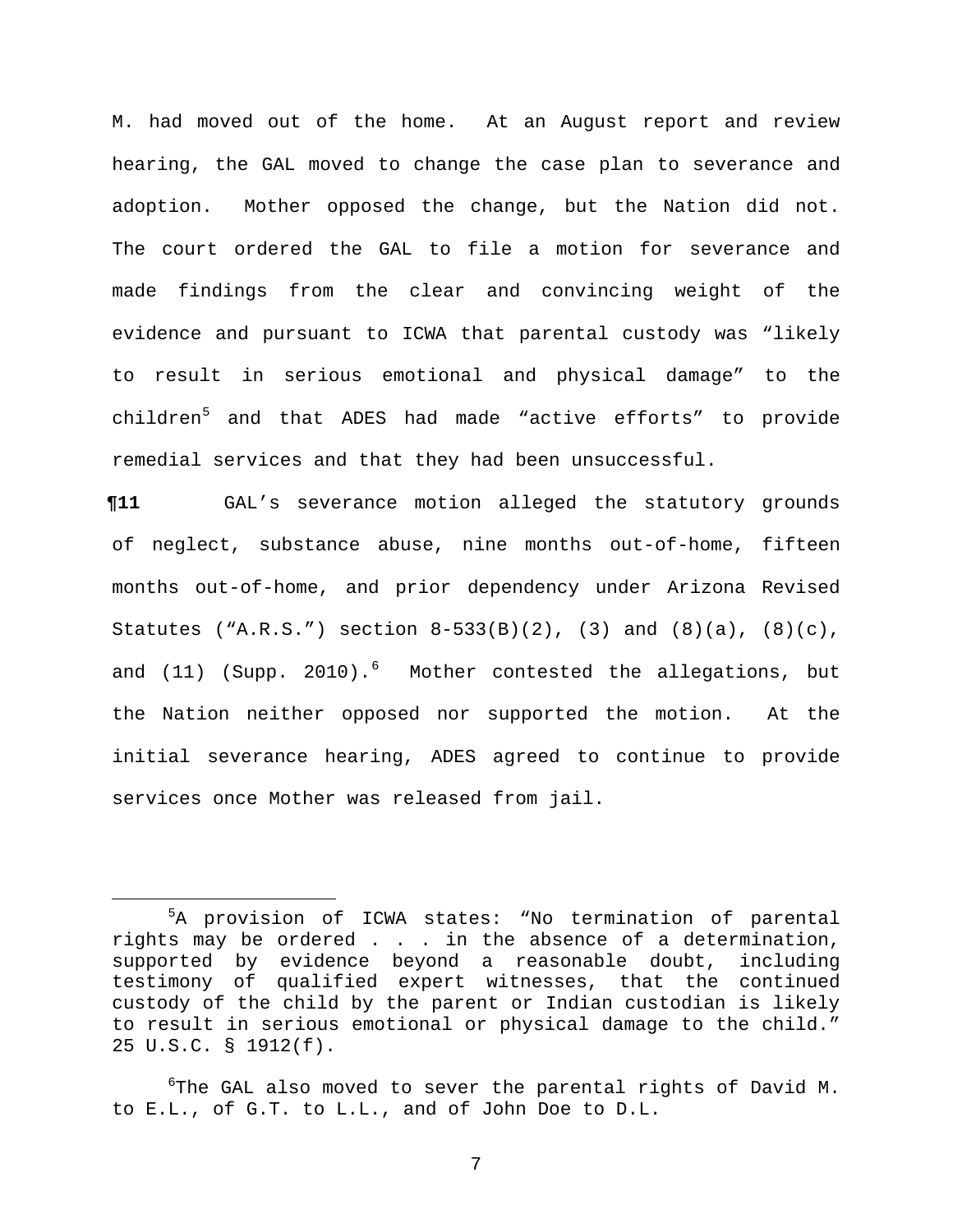**¶12** Upon her release in September 2009, Mother was referred to TERROS and completed classes. In October, she was referred for domestic violence classes and counseling to New Horizons, and she still was participating in domestic violence services during the severance trial in May 2010. In November, Mother identified a half-sister, N., as a possible placement, and ADES conducted an evaluation of N. and her home.

**¶13** In February 2010, Dr. Glenn Moe, a licensed psychologist, conducted a bonding assessment of the children, Mother, and N. He concluded that L.L. and D.L. were primarily attached to their foster parents and that E.L.'s attachment to Mother had "dysfunctional and anxious components." Dr. Moe was concerned about N.'s ability to be a fit guardian because N. said that she would return the children to Mother and thought that Mother already was capable of parenting them. He also concluded that Mother "ha[d] not proven [herself] capable of correcting her deficiencies" and that severance and adoption were in the children's best interests.

**¶14** A severance hearing began in April and concluded on May 10, 2010. ADES supported the GAL's motion; counsel for the Nation said that it did not support termination but would support guardianship in the current placements. The GAL,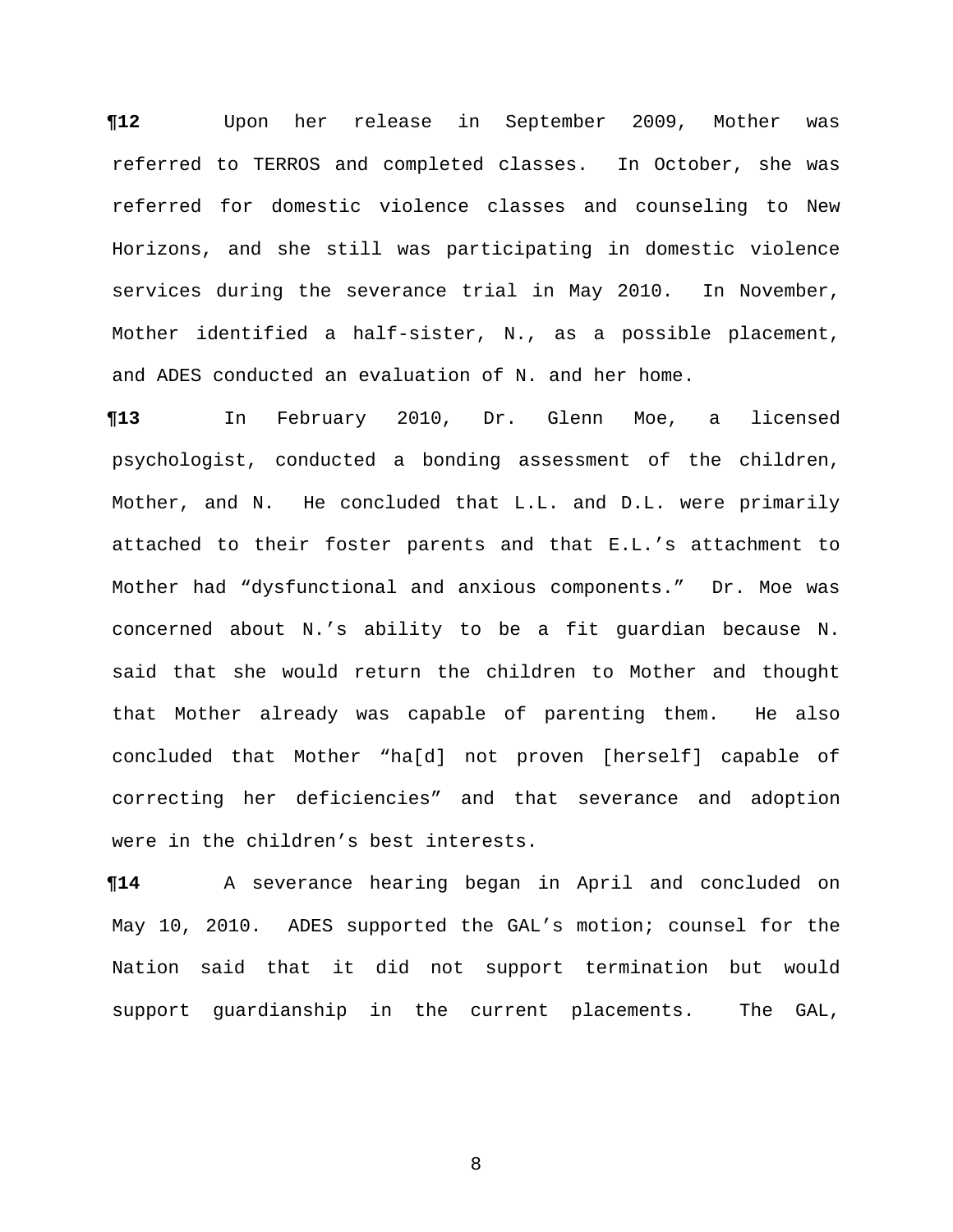Mother, the Nation,  $\frac{1}{2}$  and David M., but not ADES, submitted written closing arguments.

**¶15** In September, the court issued a lengthy ruling terminating Mother's parental rights on the grounds of neglect, the children's prior dependency, and both nine and fifteen months in out-of-home placement. [8](#page-8-1) It later issued separate findings of fact and conclusions of law. It found, as Arizona law requires, that clear and convincing evidence supported each ground. It also found by clear and convincing evidence that "active efforts [had] been made . . . to prevent the breakup of the Indian family," as required by ICWA, and that beyond a reasonable doubt, returning the children to Mother was likely to cause them serious physical or emotional damage. The court concluded that severance was in the children's best interests and that they were adoptable. Finally, it found good cause to deviate from ICWA's placement preferences and to order that the children remain in their foster homes.

**¶16** Mother timely appealed. We have jurisdiction pursuant to A.R.S. §§ 8-235 (2007) and 12-120.21 (A)(1) (2003).

<span id="page-8-0"></span> 7  $7$ Only the Nation questioned the proper standard of proof required for the ICWA "active efforts" finding.

<span id="page-8-1"></span> ${}^{8}$ The court severed the parental rights of the fathers of L.L. and D.L. on the grounds of abandonment and nine months in care. The court found that David M. had engaged in all of the services offered but that ADES had not made active efforts to provide domestic violence counseling and therefore declined to sever his rights to E.L.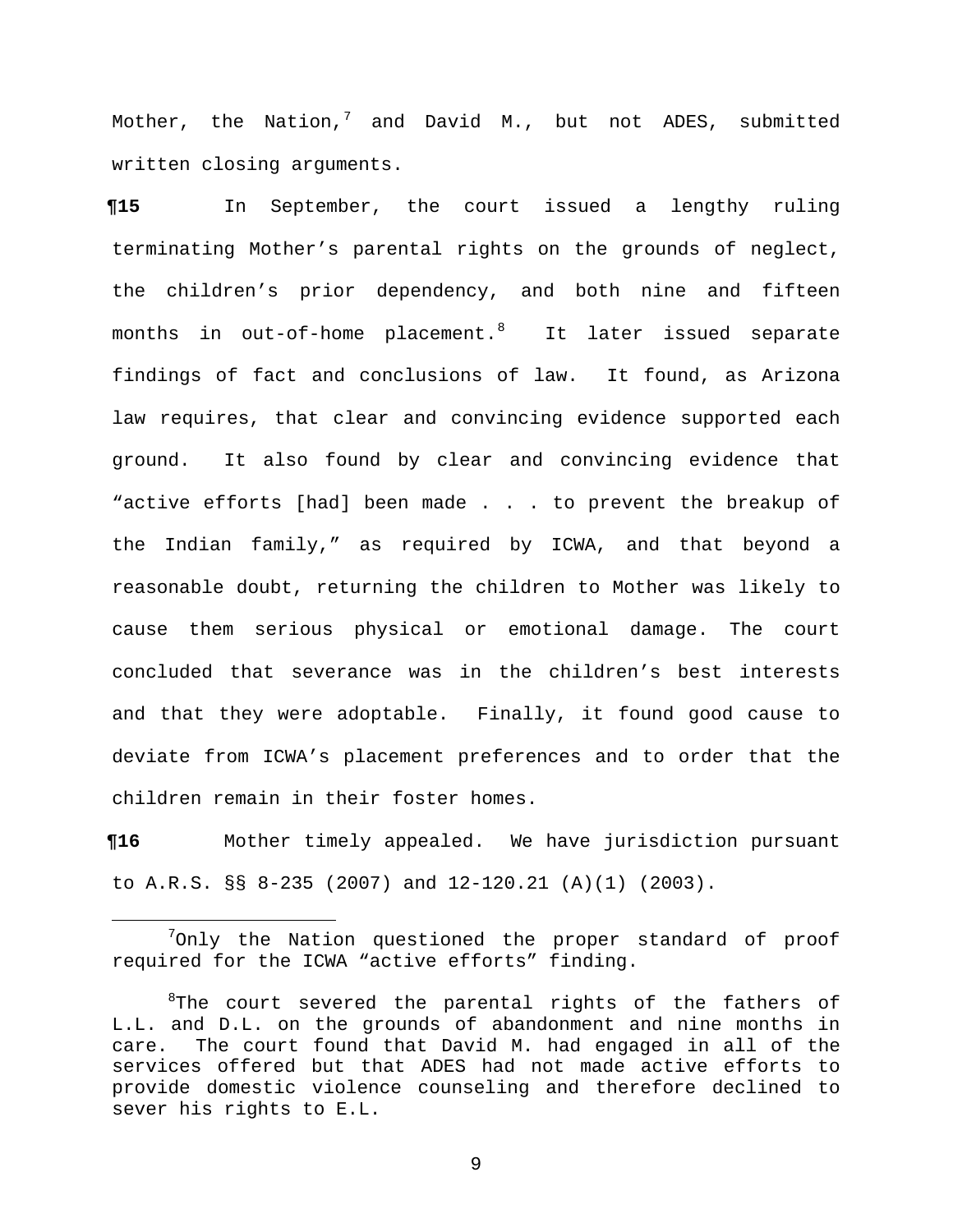#### **DISCUSSION**

**¶17** Although she did not raise this contention below, on appeal Mother asserts that "beyond a reasonable doubt" is the proper standard of proof for the superior court's determination under ICWA that ADES had made "active efforts" to reunify her with her children. She also contends that the court erred in failing to place the children with her half-sister, N. We turn first to the standard of proof issue.

**¶18** The Nation contends that both Mother and ADES waived their right to argue the issue of the correct standard of proof by not raising it in the superior court. The Nation, however, urged application of the "beyond a reasonable doubt" standard of proof in its closing argument below, and the court's ruling discussed the question at length. Thus, we have adequate insight into the court's reasoning. And, given the fundamental nature of Mother's interest in custody of her children, we choose to consider the issue. *Christy A. v. Ariz. Dep't of Econ. Sec.*, 217 Ariz. 299, 306, ¶ 22, 173 P.3d 463, 470 (App. 2007).

## **Standard of Proof for "Active Efforts" at Reunification**

**¶19** Under Arizona law, before the superior court may sever parental rights, it must find that the moving party has proved one or more of the statutory grounds for termination by clear and convincing evidence. A.R.S. § 8-537(B) (2007). The court also must find by a preponderance of the evidence that termination is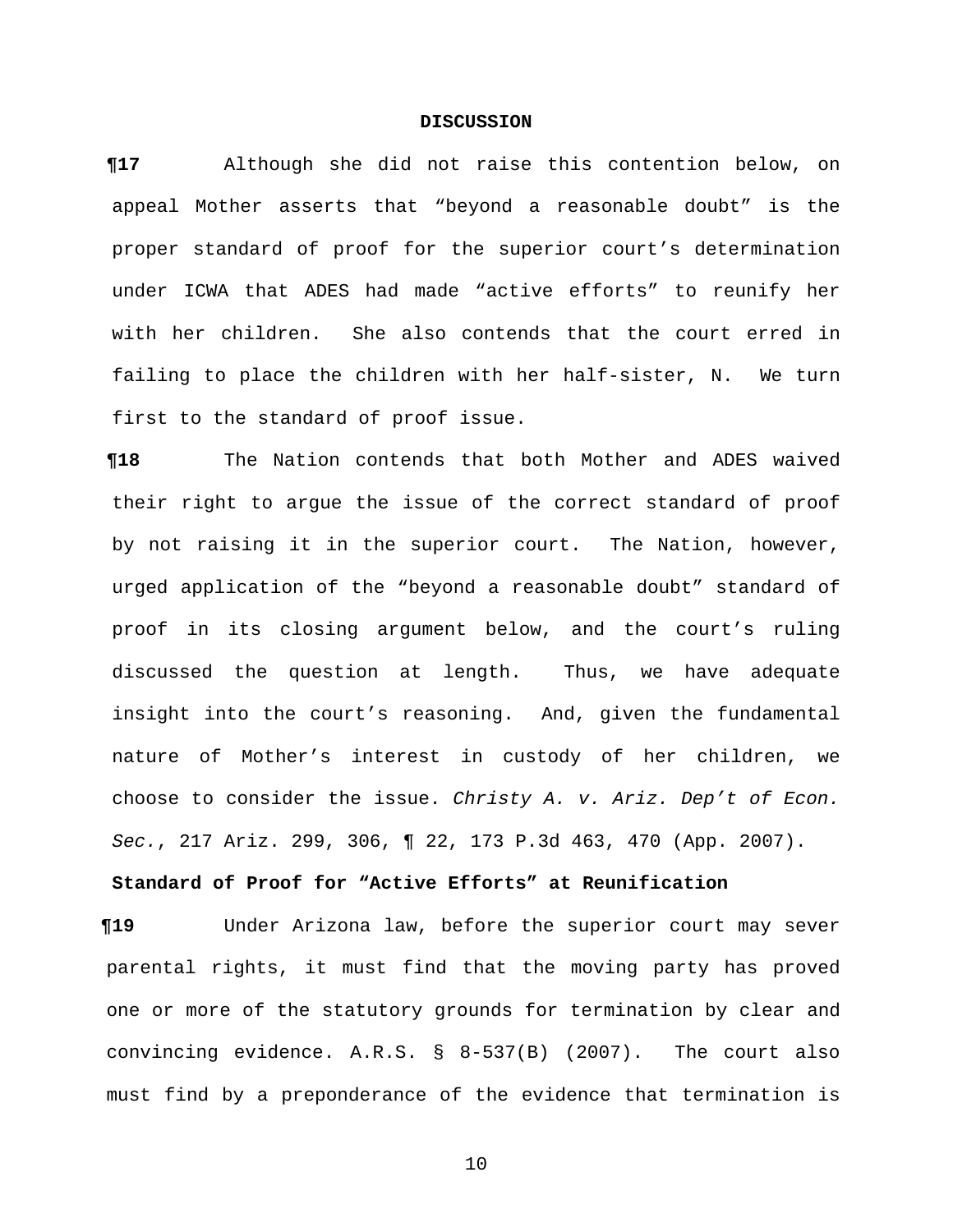in the child's best interests.[9](#page-10-0) *Kent K. v. Bobby M.*, 210 Ariz. 279, 284, ¶ 22, 110 P.3d 1013, 1018 (2005).

**¶20** When an Indian child is the subject of a severance petition, ICWA applies and requires the court to make two additional findings. First, and without specifying the applicable burden of proof, ICWA requires that before ordering termination of parental rights, the state "shall satisfy the court that active efforts have been made to provide remedial services and rehabilitative programs designed to prevent the breakup of the Indian family and that these efforts have proved unsuccessful."  $25$  U.S.C.  $\frac{1912}{d}$ .<sup>[10](#page-10-1)</sup> Second, the court must find, based upon "*evidence beyond a reasonable doubt*, including testimony of qualified expert witnesses, that the continued custody of the child by the parent or Indian custodian is likely

<span id="page-10-0"></span> <sup>9</sup> Our supreme court noted that in response to *Santosky* v. *Kramer*, 455 U.S. 745 (1982), the Arizona legislature increased the standard of proof in a severance case from a preponderance to clear and convincing evidence. *Kent K. v. Bobby M.,* 210 Ariz. 279, 284, ¶ 19, 110 P.3d 1013, 1018 (2005). The court held, however, that the separate finding regarding a child's best interests, which became mandatory in 1994, was subject to a preponderance standard of proof. *Id*. at ¶ 20.

<span id="page-10-1"></span> $10$ The statute requires that "to effect a . . . termination of parental rights to[ ] an Indian child under State law [the State] shall satisfy the court that active efforts have been made to provide remedial services and rehabilitative programs designed to prevent the breakup of the Indian family and that these efforts have proved unsuccessful." 25 U.S.C. § 1912(d) (2007).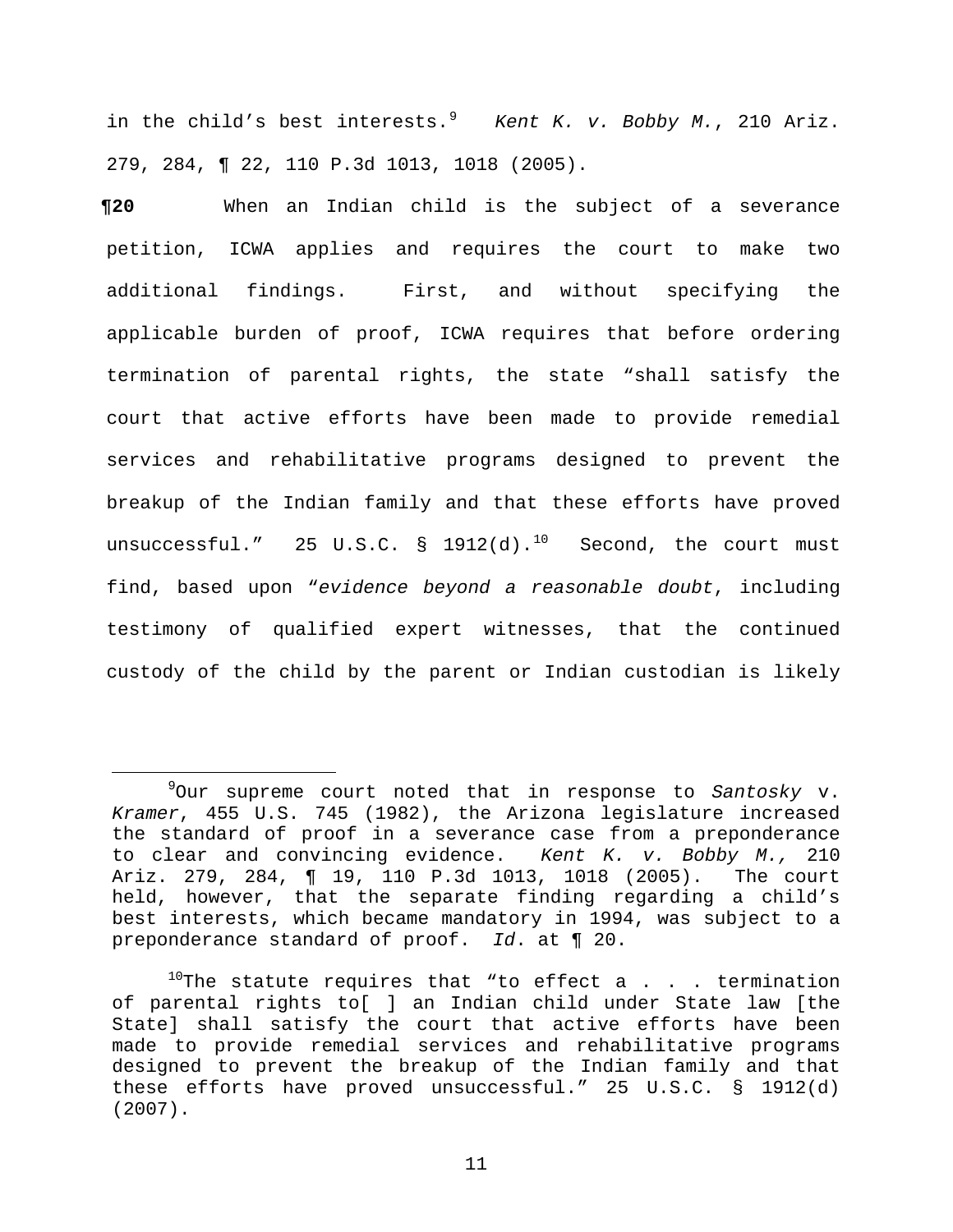to result in serious emotional or physical damage to the child." 25 U.S.C. § 1912(f) (emphasis added).

**¶21** In *Valerie M*., our supreme court rejected the argument that ICWA's "beyond a reasonable doubt" standard "applied to all state-law findings." *Valerie M. v. Ariz. Dept. of Econ. Sec.*, 219 Ariz. 331, 335, ¶ 16, 198 P.3d 1203, 1207 (2009). Instead, it concluded that ICWA not only "left to the states the identification of the grounds for termination" but "contemplated that procedures in Indian child custody cases would vary among the states" and "did not expressly address the burden of proof applicable to findings required by state law." *Id*. at ¶ 17. Mother argues, however, that because "active efforts" is a federal law requirement, the superior court erred in applying a "clear and convincing" standard and should have applied the same "beyond a reasonable doubt" standard that ICWA explicitly requires for the finding that parental custody would likely cause serious emotional or physical harm.

**¶22** In response, ADES asserts that had Congress intended for the higher standard to apply to both ICWA findings, it would have said so. $^{11}$  $^{11}$  $^{11}$  Furthermore, it points out that although Arizona

<span id="page-11-0"></span> $11$ The Nation contends that ADES waived the right to object to the standard applied when it failed to file a closing argument following the severance trial. In any event, given the importance of this issue, we exercise our discretion to consider ADES' arguments on appeal.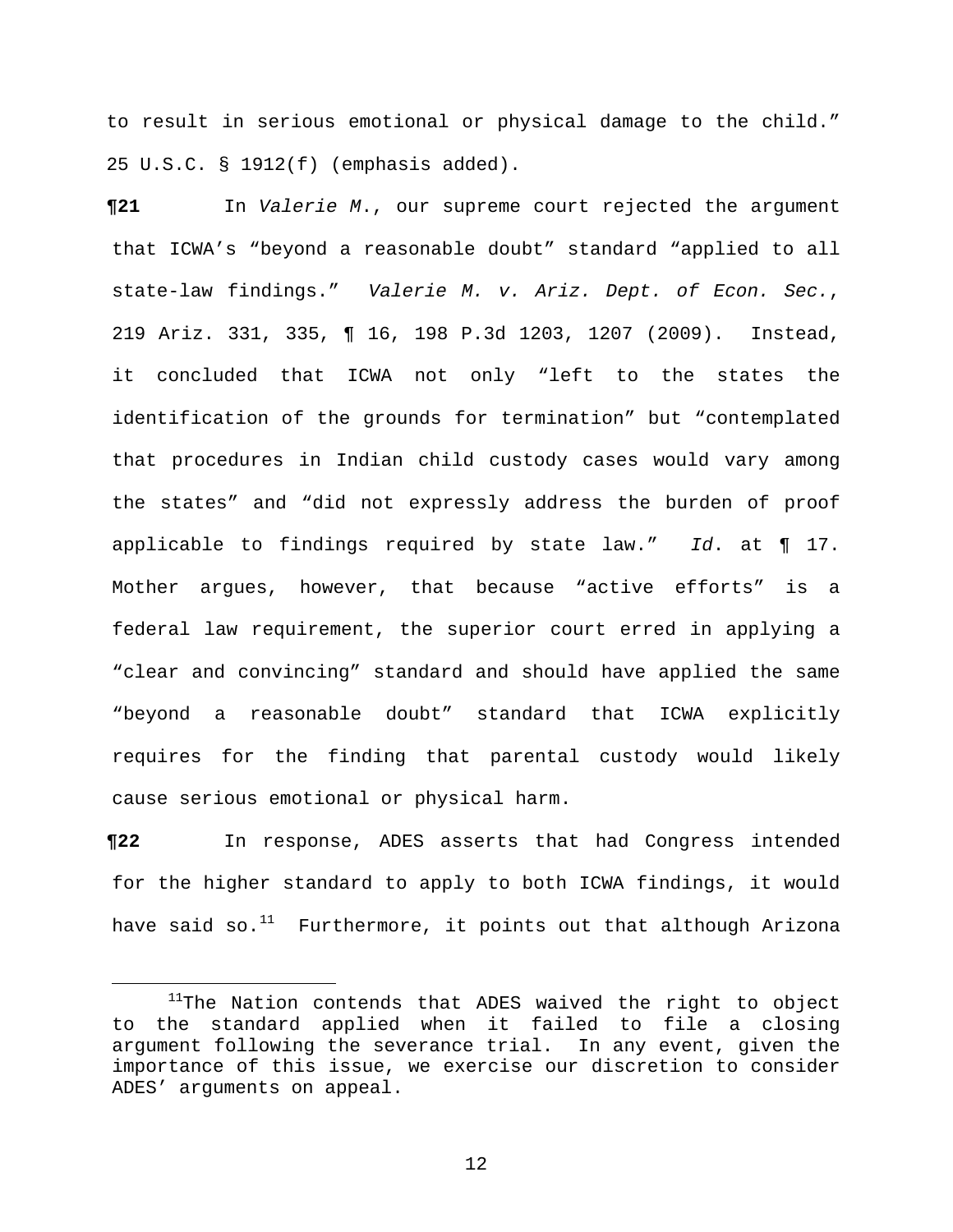Rule of Juvenile Procedure 66(C) $^{12}$  $^{12}$  $^{12}$  formerly required proof beyond a reasonable doubt, the current version now mirrors our state law and requires that the grounds for termination be shown "by clear and convincing evidence and that [the petitioner also show that] termination would serve the child's best interests by a preponderance of the evidence." Moreover, like ICWA, if an Indian child is involved, Rule 66(C) states that a

> petitioner must prove, beyond a reasonable doubt, . . . that continued custody . . . by the parent or Indian custodian is likely to result in serious emotional or physical<br>damage to the child. The moving party or damage to the child. petitioner must also satisfy the court that active efforts have been made to provide<br>remedial services and rehabilitative rehabilitative programs designed to prevent the breakup of the Indian family and that those efforts have proven unsuccessful.

Nothing in the Rule mandates application of a "beyond a reasonable doubt" standard of proof for "active efforts"; it requires only that the court be "satisf[ied] . . . that active efforts" were made and were unsuccessful.

<span id="page-12-0"></span> $12$ In 2009, the Rule provided in part that in the case of an Indian child, the severance petition allegations had to be proven "beyond a reasonable doubt" and that this same standard applied to proof "that active efforts have been made to provide remedial services and . . . that those efforts have proven<br>unsuccessful." Our supreme court held that the Rule Our supreme court held that "impermissibly conflict[ed] with state statutes and could not impose a more stringent burden of proof" regarding the elements of the petition but did not address the burden of proof on a finding of active efforts. *Valerie M.*, 219 Ariz. at 336, ¶ 22, 198 P.3d at 1208.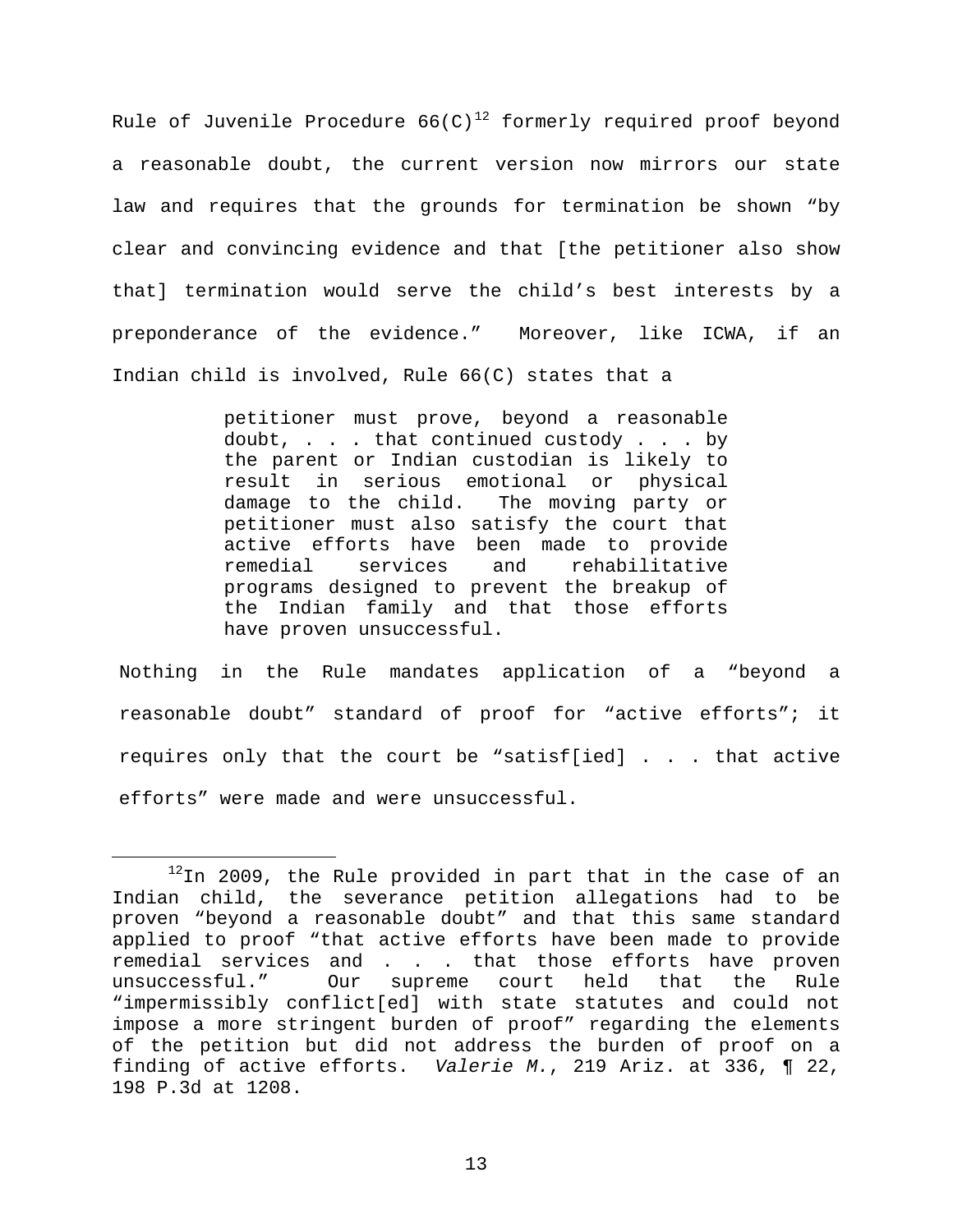**¶23** Other state courts applying ICWA have adopted varying standards of proof for the "active efforts" finding. One court concluded that because application of "beyond a reasonable doubt" better protects Indian families, it would adopt that standard. *In re G.S.*, 59 P.3d 1063, 1071 (Mont. 2002). Two courts have held that "logic" compels use of the "beyond a reasonable doubt" standard for both ICWA findings.[13](#page-13-0) *People in Interest of R.L.*, 961 P.2d 606, 609 (Colo. App. 1998); *In re Welfare of M.S.S.*, 465 N.W.2d 412, 418 (Minn. App. 1991). But, as another court has observed, it is equally logical to assume that Congress imposed one standard for one finding and allowed the states to choose the burden of proof for the other finding. *In re Vaughn*, 770 N.W.2d 795, 810, ¶ 44 (Wis. App. 2009).

**¶24** Most courts that have considered the issue have concluded from the absence of a Congressional mandate that each state may choose an appropriate burden of proof by which to evaluate reunification efforts and have opted for a clear and convincing evidence standard. *See, e.g., In re Adoption of* 

<span id="page-13-0"></span> $13$ An early Arizona case falls into this category, but we are not bound by a statement in *Maricopa County Juvenile Action No. JS-8287*, 171 Ariz. 104, 113, 828 P.2d 1245, 1254 (App. 1991), that "active efforts" have to be proven beyond a reasonable doubt. The opinion cited no Arizona authority and relied solely on the South Dakota case of *People in Interest of P.B.*, 371 N.W.2d 366, 372 (S.D. 1985). Although the South Dakota Supreme Court had assumed without analysis that the same burden of proof applies to both ICWA findings, *People in Interest of S.R.*, 323 N.W.2d 885, 887 (S.D. 1982), we disagree with that conclusion.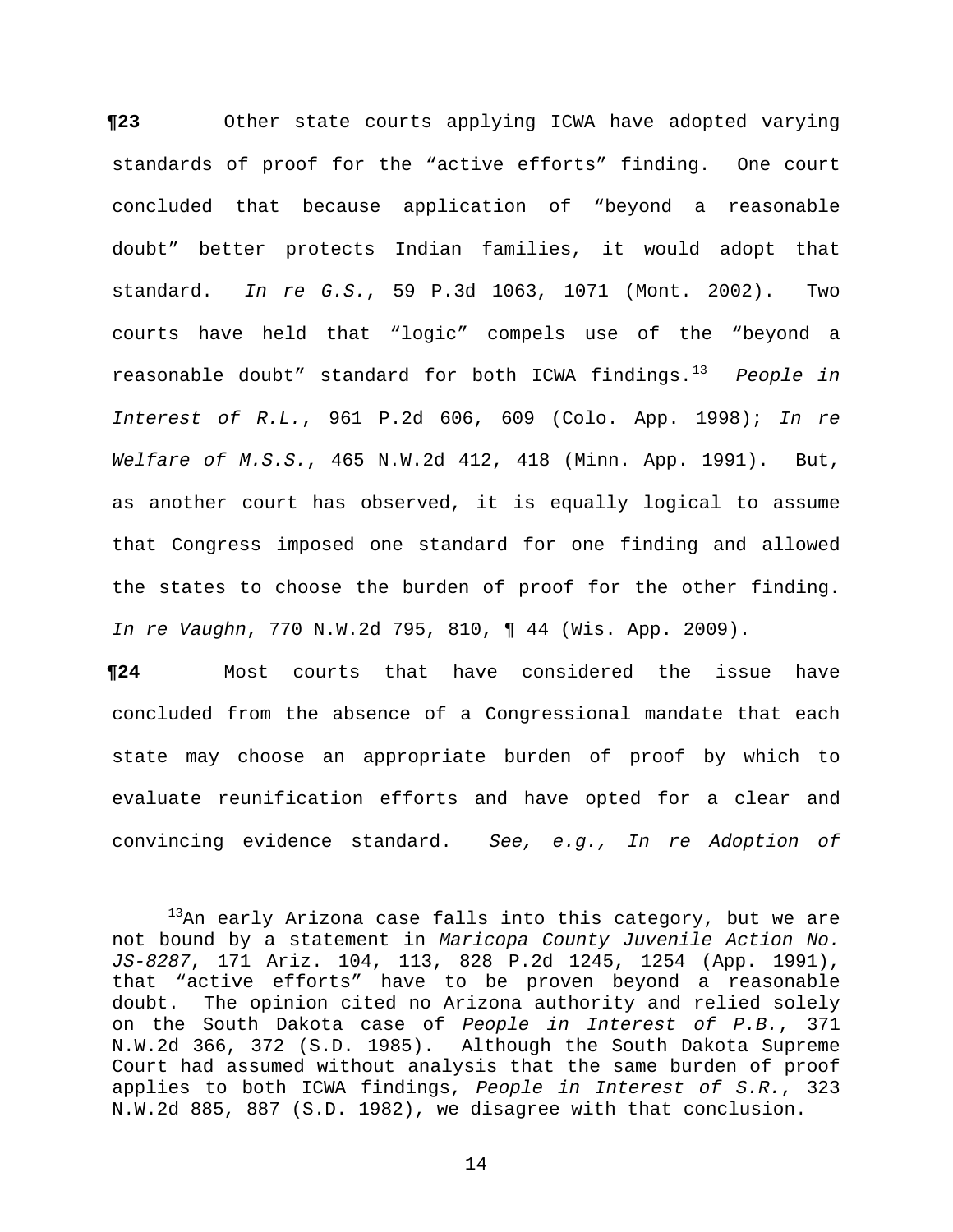*Hannah S.*, 48 Cal. Rptr.3d 605, 612 (Cal. App. 2006) (adopting clear and convincing standard and holding that "[a]ctive efforts are essentially equivalent to reasonable efforts . . . in a non-ICWA case"); *In re C.A.V.*, 787 N.W.2d 96, 100 (Iowa App. 2010) (state version of ICWA requires "active efforts" be shown by "clear-and-convincing-evidence"); *In re JL*, 770 N.W.2d 853, 863- 64 (Mich. 2009) ("default" state standard of clear and convincing evidence applies); *In re Interest of Walter W.*, 744 N.W.2d 55, 60-61 (Neb. 2008) (accord); *In re J.S.*, 177 P.3d 590, 591, ¶ 4 (Okla. App. 2008) (accord); *In re Dependency of A.M.*, 22 P.3d 828, 832-33 (Wash. App. 2001) ("clear, cogent and convincing" evidence); *In re Vaughn R*., 770 N.W.2d at 808-09, ¶¶ 41-42, 812, ¶ 51 (Congress intended no particular standard and thus clear and convincing applies*). But see E.A. v. State Div. of Family Youth Serv.,* 46 P.3d 986, 989-90 (Alaska 2002) (applying preponderance of the evidence standard to "active efforts").

**¶25** When interpreting either statutes or procedural rules, courts generally are reluctant to expand their scope or to imply requirements that have not been made explicit. *See, e.g., Dean v. United States*, \_\_\_ U.S. \_\_\_, 129 S. Ct. 1849, 1853 (2009); *In re MH 2004-001987*, 211 Ariz. 255, 258, ¶ 14, 120 P.3d 210, 213 (App. 2005) (declining to imply provision not found in statute's language). Here, Congress plainly intended for the most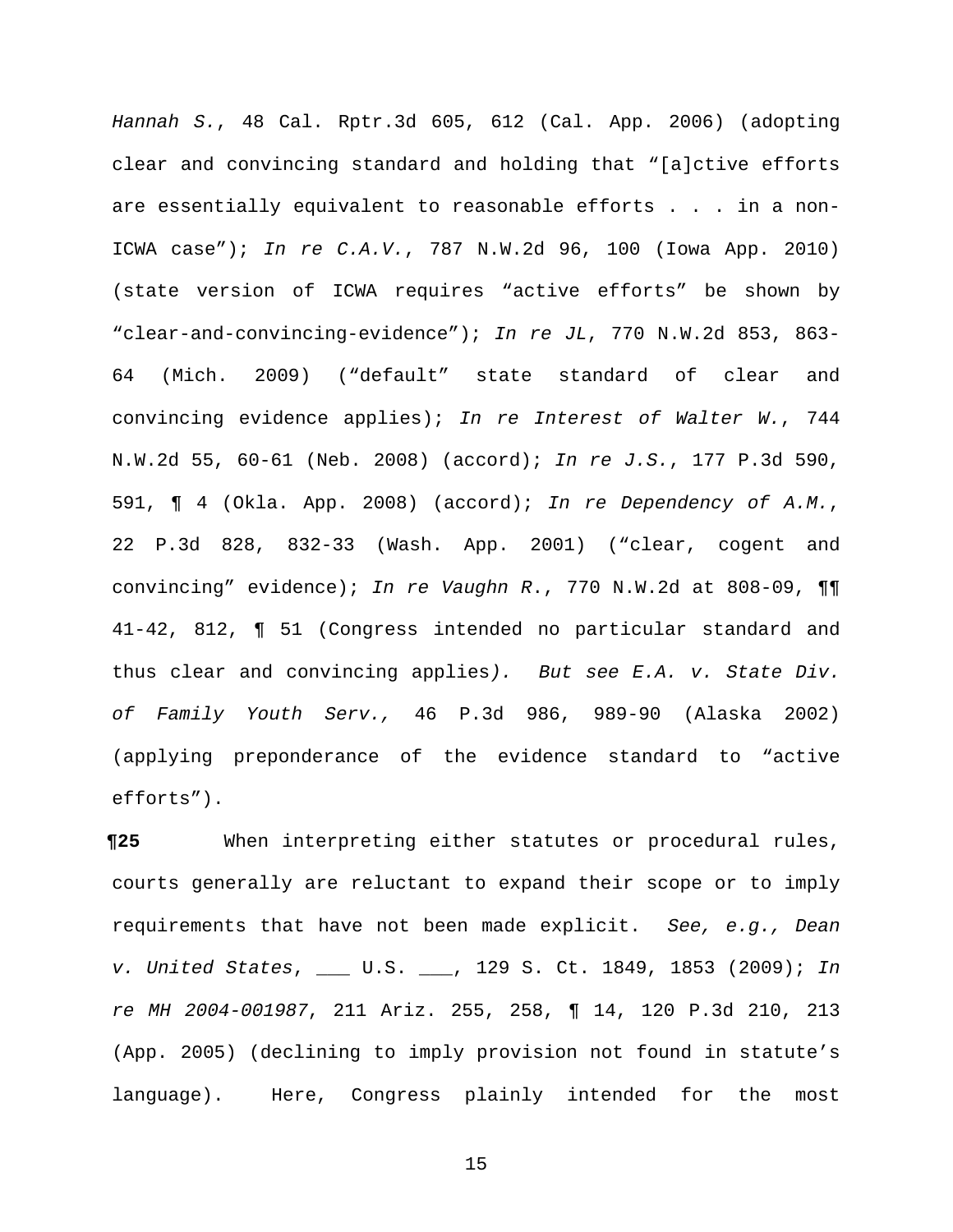stringent standard of proof to apply to a finding that a parent's continued custody was "likely to result in serious emotional or physical damage to the child." With equal clarity, Congress chose not to specify a standard of proof applicable to the "active efforts" requirement when it easily could have done so. Thus, we conclude that Congress intended to allow each state the power to choose the standard by which its courts would determine whether "active efforts" had been made to prevent the family breakup.

**¶26** ADES suggests that the preponderance of the evidence standard could be sufficient for a finding of "active efforts." But other than applying the preponderance of the evidence standard to the finding that termination is in the child's best interests, the Arizona legislature has required that any statutory ground for termination be found by clear and convincing evidence. Thus, our legislature appears to have favored the use of the higher standard of proof. We therefore hold that the necessary ICWA "active efforts" finding must also be made under the clear and convincing evidence standard.<sup>[14](#page-15-0)</sup> To apply the lesser preponderance standard, as ADES suggests, would subject a federally mandated finding to a less compelling form

<span id="page-15-0"></span> $14$ Even if the preponderance standard were to apply to the ICWA "active efforts" requirement, we still would affirm the trial court's ruling because it was based on the higher clear and convincing evidence standard.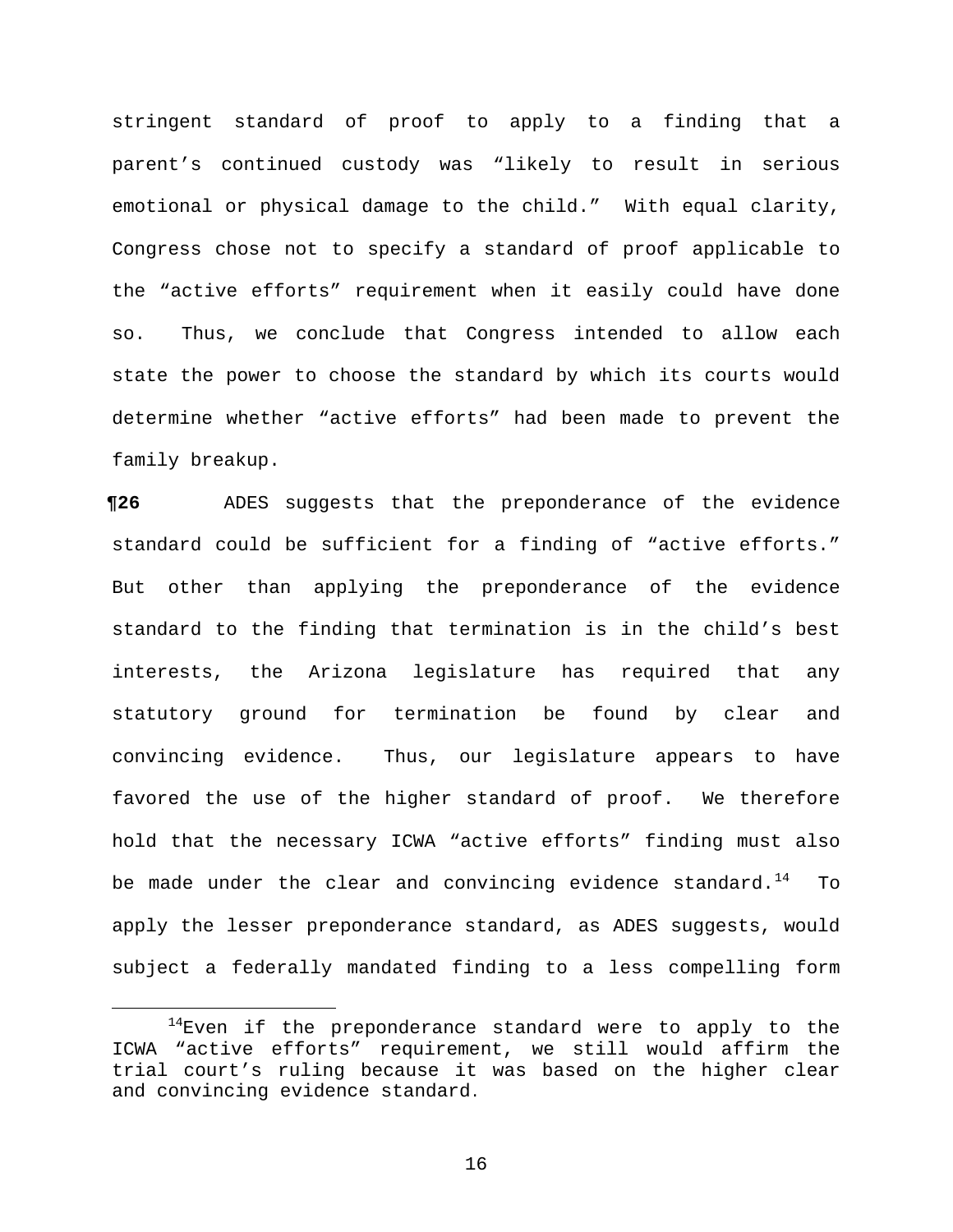of proof than is otherwise required by Arizona law. This we decline to do. $^{15}$  $^{15}$  $^{15}$ 

### **Evidence of Active Efforts**

**¶27** Mother next claims that the court erred in finding that ADES had made "active efforts" to prevent the breakup of her family. In reviewing a severance order, we accept the superior court's factual findings unless they are clearly erroneous, i.e., unless they are not supported by reasonable evidence. *Audra T. v. Ariz. Dep't of Econ. Sec.*, 194 Ariz. 376, 377, ¶ 2, 982 P.2d 1290, 1291 (App. 1998). We also view the evidence "in the light most favorable to" upholding the court's judgment. *In re Maricopa County Juv. Action No. JD-5312*, 178 Ariz. 372, 376, 873 P.2d 710, 714 (App. 1994). Furthermore, appellate courts do not reweigh the evidence concerning the diligence exerted in attempting to preserve the family. *Lashonda M. v. Ariz. Dep't of Econ. Sec.*, 210 Ariz. 77, 81, ¶ 13, 107 P.3d 923, 927 (App. 2005). "[W]e look only to determine

<span id="page-16-0"></span> $15$ ADES also urges us to find that the "active efforts" required by ICWA are equivalent to the "diligent efforts" mandated by A.R.S. § 8-533(B)(11), which provides that to terminate parental rights, the court must find that "[t]he agency responsible for the care of the child made diligent efforts to provide appropriate reunification services." But in light of the finding that clear and convincing evidence showed ADES had made active efforts to prevent the family breakup, we need not decide whether active efforts are greater than "diligent efforts."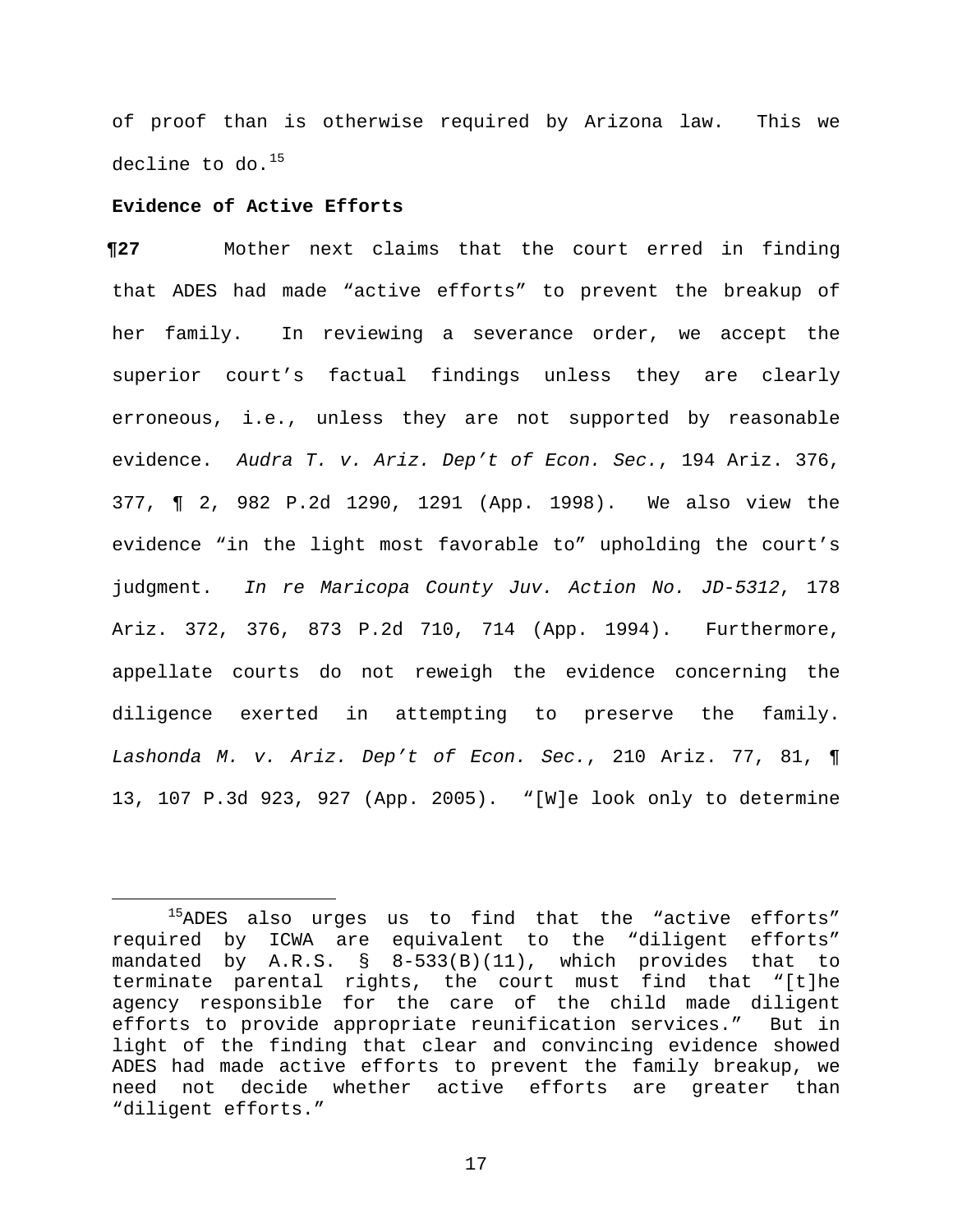whether there was substantial evidence" to sustain the court's findings. *Id*.

**¶28** Mother first implies that ADES' shortcomings include its refusal to pay for her services, but the record reflects that the only service not paid for by the State was David M.'s domestic violence counseling, rather than Mother's services. Mother also asserts that ADES' own witnesses, including a caseworker, testified that ADES had not made active efforts to preserve the family. Although the court may give some weight to a caseworker's opinion, whether "active efforts" were made and were unsuccessful requires both factual findings by the court about the nature and extent of the services provided and a legal conclusion about their adequacy.<sup>[16](#page-17-0)</sup> In any event, the record belies Mother's claim.

**¶29** Shanna Stewart, Mother's case manager from October 2008 until February 2010, testified that ADES could not pay for David M.'s domestic violence counseling because he was not a United States citizen. The Nation's attorney then asked whether Stewart had helped David M. place calls to various agencies. Stewart did not recall but said that she had told David M. to call her if he had difficulty in arranging the counseling.

<span id="page-17-0"></span> <sup>16</sup>*See, e.g, In re K.B.*, 93 Cal. Rptr.3d 751, 762 (Cal. App. 2009) (finding of active efforts is "mixed question of law and fact," and whether services provided constitute active efforts is question of law).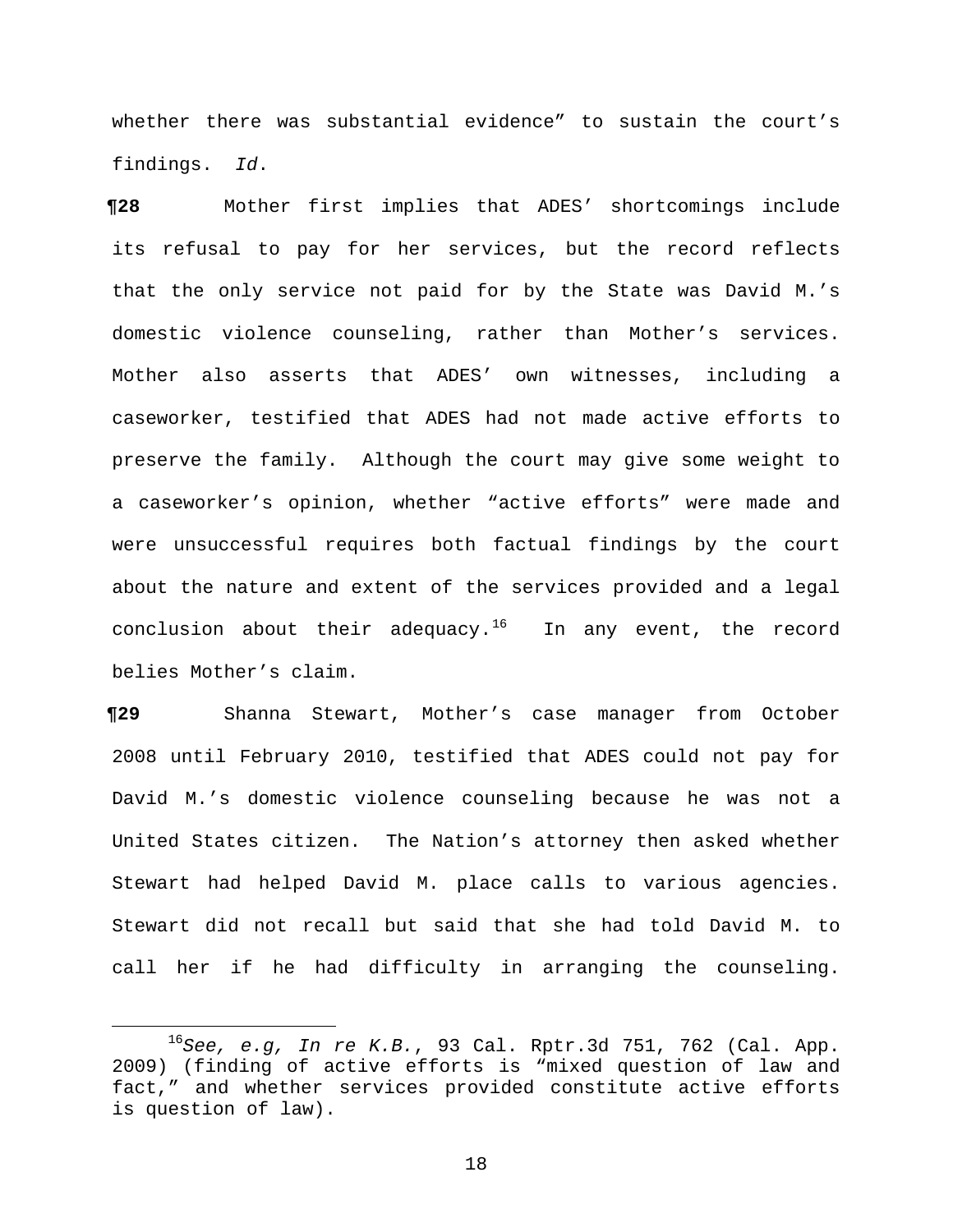Counsel then asked Stewart whether she "consider[ed] waiting around for a parent to call you to be making active efforts to reunify a family?" Stewart said that she did not. However, those questions and answers did not constitute Stewart's assessment of ADES' reunification efforts. To the contrary, she also testified that in each report she had filed with the court, she had asked the court to find that "active [reunification] efforts" had been made because she believed such to be true.

**¶30** A subsequent case manager, Stacy Lindner, testified that she had been assigned to this case for two months by the time of trial and that ADES *had* made active efforts to provide reunification services. On cross-examination, however, Lindner opined that ADES *had not* made "active efforts" apparently because she thought Stewart had not done more than suggest to Mother that she seek domestic violence counseling. Mother herself testified, however, that Stewart had arranged for Mother's domestic violence counseling and that AHCCCS was paying for it. Thus, Lindner's opinion about lack of "active efforts" was both equivocal and likely based upon her misunderstanding of the case history.

**¶31** Mother nevertheless asserts that the court should have dismissed the severance motion based upon the expert opinions of the case managers. She argues that in light of their testimony,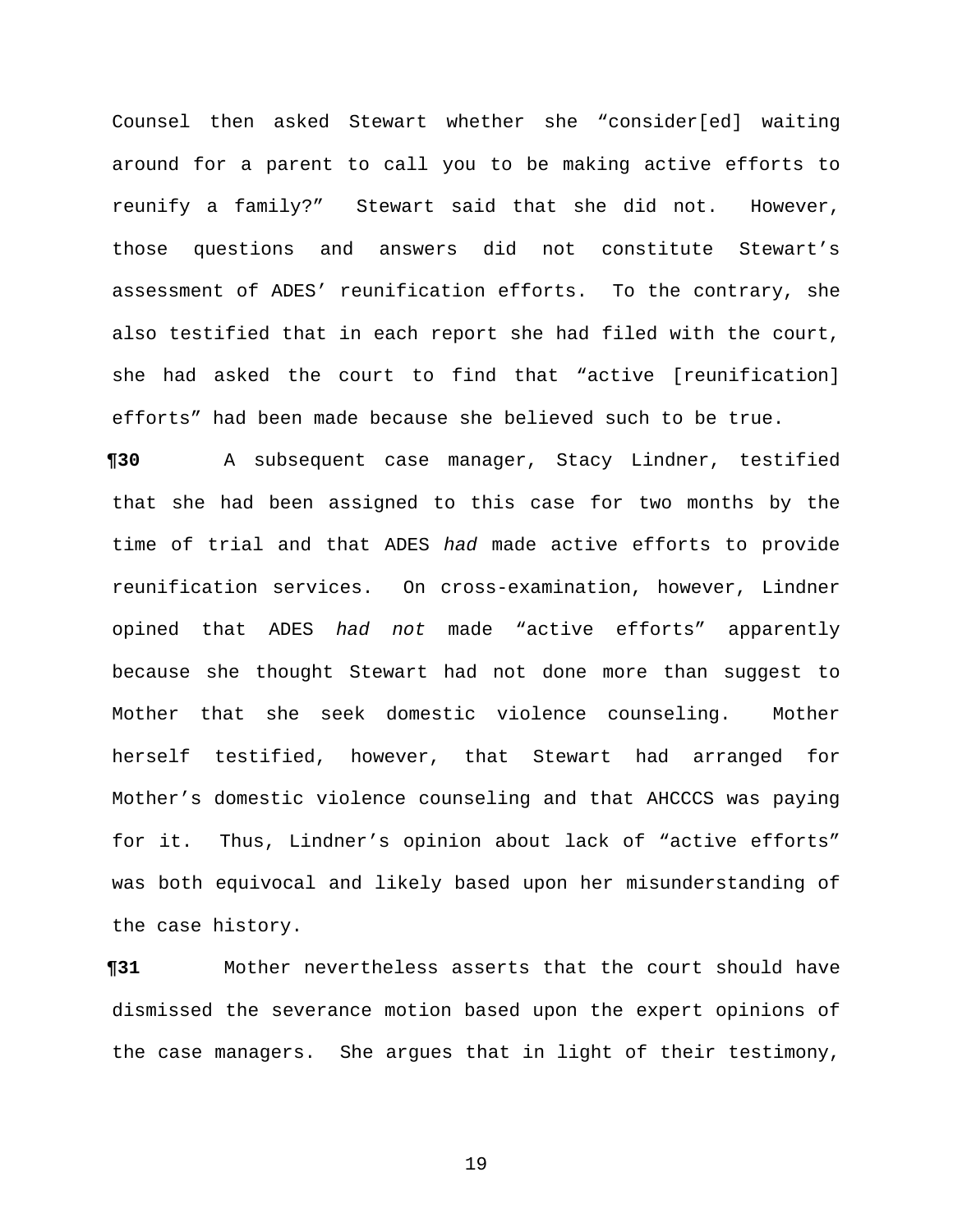the court could not have found by clear and convincing evidence that ADES had made "active efforts."

**¶32** As we have discussed, however, only one case manager expressed doubt about "active efforts." More importantly, ICWA does not mandate use of expert testimony to support the court's finding of "active efforts." It is only when considering possible harm to the children that the court must find "by evidence beyond a reasonable doubt, including testimony of qualified expert witnesses, that the continued custody . . . by a parent or Indian custodian is likely to result in serious emotional or physical damage." 25 U.S.C. § 1912(f). Here, the court properly relied upon the expert testimony of two case managers in finding the children were at risk of harm, but the basis of its "active efforts" finding was not similarly constrained.

**¶33** Mother next argues that although she successfully completed many services, ADES failed to provide either individual or domestic violence counseling and thus failed to make "active efforts" to preserve her family. But as noted above, Mother participated in domestic violence counseling from October 2009 until trial the following May. She also had been referred to AmeriPsych for bonding therapy with L.L. but twice failed to appear for intake and did not respond to follow-up calls from the agency. In his psychological evaluation, Dr.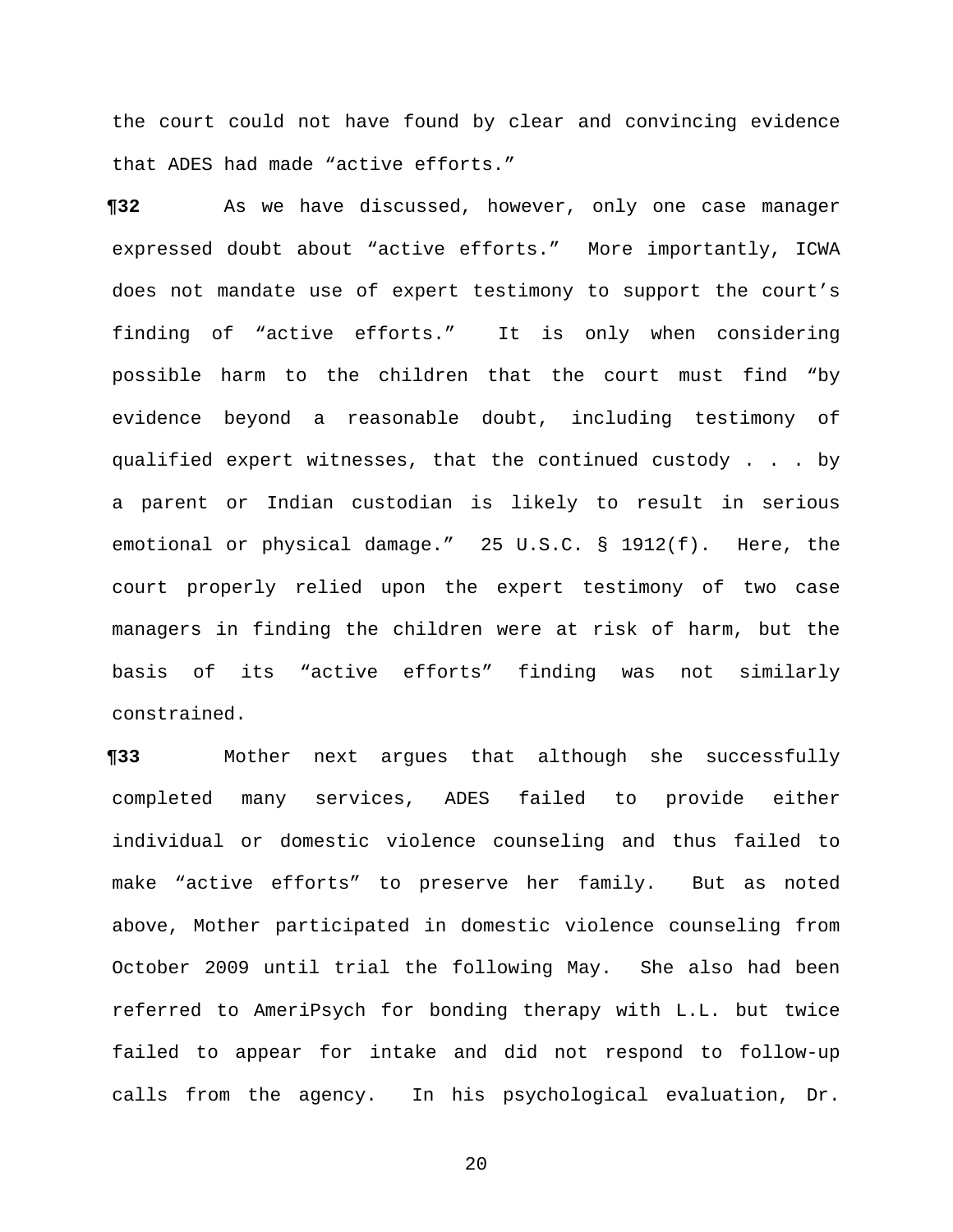Thal stated that "individual counseling may be helpful." It does not appear that Mother ever received such counseling, but the record does not reveal why.

**¶34** Nonetheless, neither ICWA nor Arizona law mandates that ADES provide every imaginable service or program designed to prevent the breakup of the Indian family before the court may find that "active efforts" took place.[17](#page-20-0) *Maricopa County Juv. Action No. JS-501904*, 180 Ariz. 348, 353, 884 P.2d 234, 239 (App. 1994). Furthermore, ADES cannot force a parent to participate in recommended services. It must, of course, provide parents with the necessary "time and opportunity to participate in programs designed to help [them] become" effective parents. *Id*. In gauging "active efforts" here, much of the evidence centered upon what services were needed, when

Ĩ.

<span id="page-20-0"></span><sup>&</sup>lt;sup>17</sup>In interpreting "active efforts," some courts have contrasted "active" with its antonym "passive" and concluded that "active efforts" demand "more than merely draw[ing] up a reunification plan and leav[ing] the [parent] to use [his or her] own resources to bring it to fruition." *In re K.B.*, 93 Cal. Rptr.3d 751, 763 (Cal. App. 2009); *A.A. v. State Dep't of Family Youth Servs.*, 982 P.2d 256, 261 (Alaska 1999) ("active efforts" requires helping parent acquire skills needed to retain custody of child, not just drawing up plan). In a dependency case in Arizona, each report to the juvenile court from a CPS caseworker must "[l]ist and describe [the] services provided to prevent removal and [the] outcome of services," identify the "[t]ypes of services needed to facilitate reunification and [the] dates that such services were requested and will begin," and list any services that a parent requested and if not<br>provided, a reason why not. In Arizona, a mere plan for provided, a reason why not. reunification is not enough even in a non-ICWA case.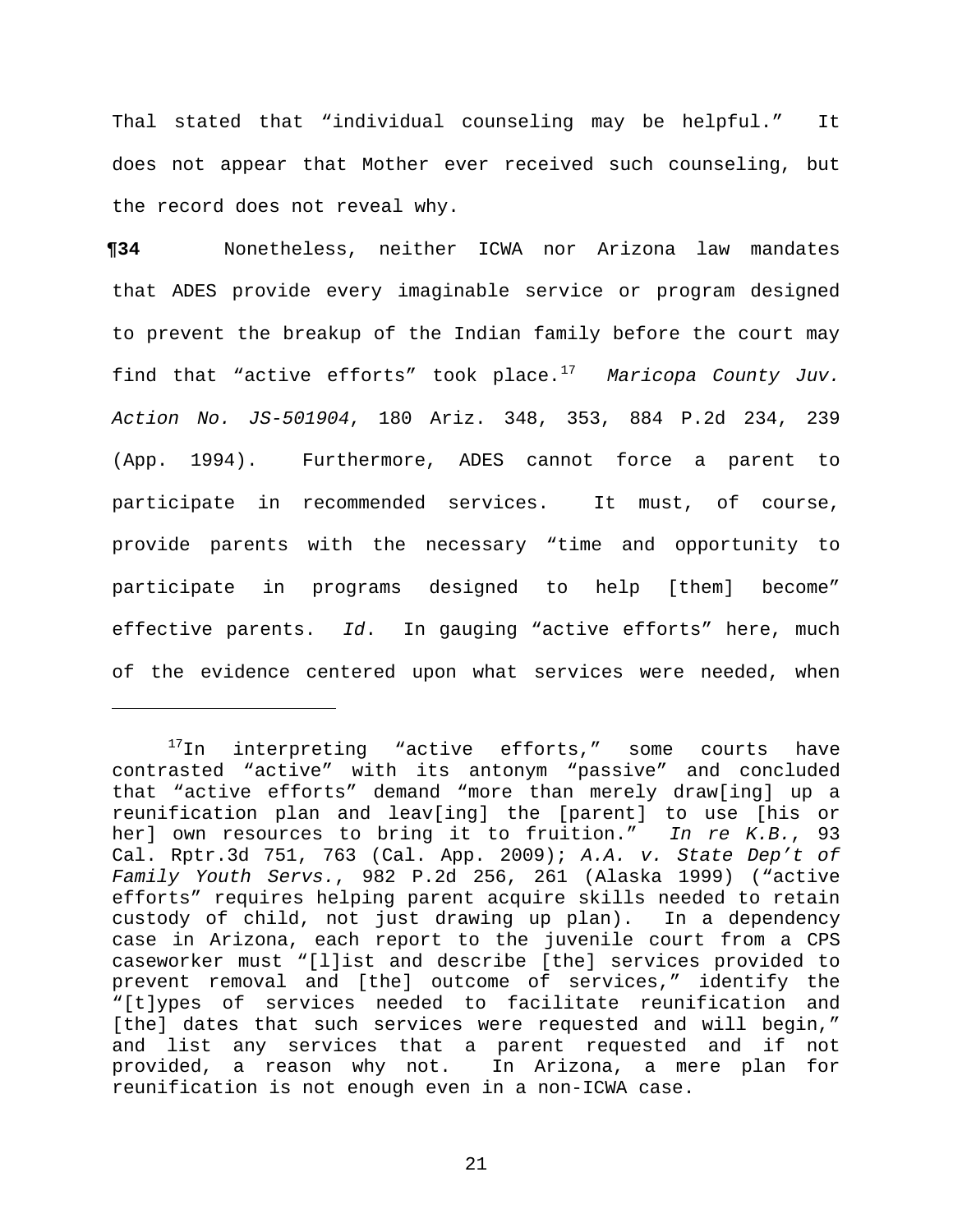CPS arranged for them, and the extent of Mother's participation during the two years the children were in foster care. $^{18}$  $^{18}$  $^{18}$ 

**¶35** The superior court recited at great length the evidentiary bases for its conclusion that clear and convincing evidence demonstrated that ADES had made active efforts at reunification but that those efforts proved unsuccessful. We conclude that the evidence is more than sufficient to support the court's judgment.

### **Placement with Non-Family Member**

**¶36** ICWA provides that with respect to adoptive placements "of an Indian child under State law, a preference shall be given, in the absence of good cause to the contrary, to a placement with (1) a member of the child's extended family; (2) other members of the Indian child's tribe; or (3) other Indian families." 25 U.S.C.  $\S$  [19](#page-21-1)15(a).<sup>19</sup> The superior court found good

<span id="page-21-1"></span><sup>19</sup>ICWA allows for deviation from its placement preferences of "good cause" regardless of whether the child's placement is pre-adoptive or adoptive. 25 U.S.C. § 1915 (a),(b).

<span id="page-21-0"></span><sup>18</sup>In addition to arguing that ADES did not do enough to assist in reunifying her family, Mother asserts that ADES required her to complete more and more services and thereby extended the time her children were in foster care to her<br>disadvantage. But Mother does not support her argument with But Mother does not support her argument with specific examples or evidence. We note, however, that when ADES offered additional services such as a bonding assessment and therapy, Mother did not object to them and that some services were delayed or interrupted by Mother's incarceration, for which ADES was not responsible.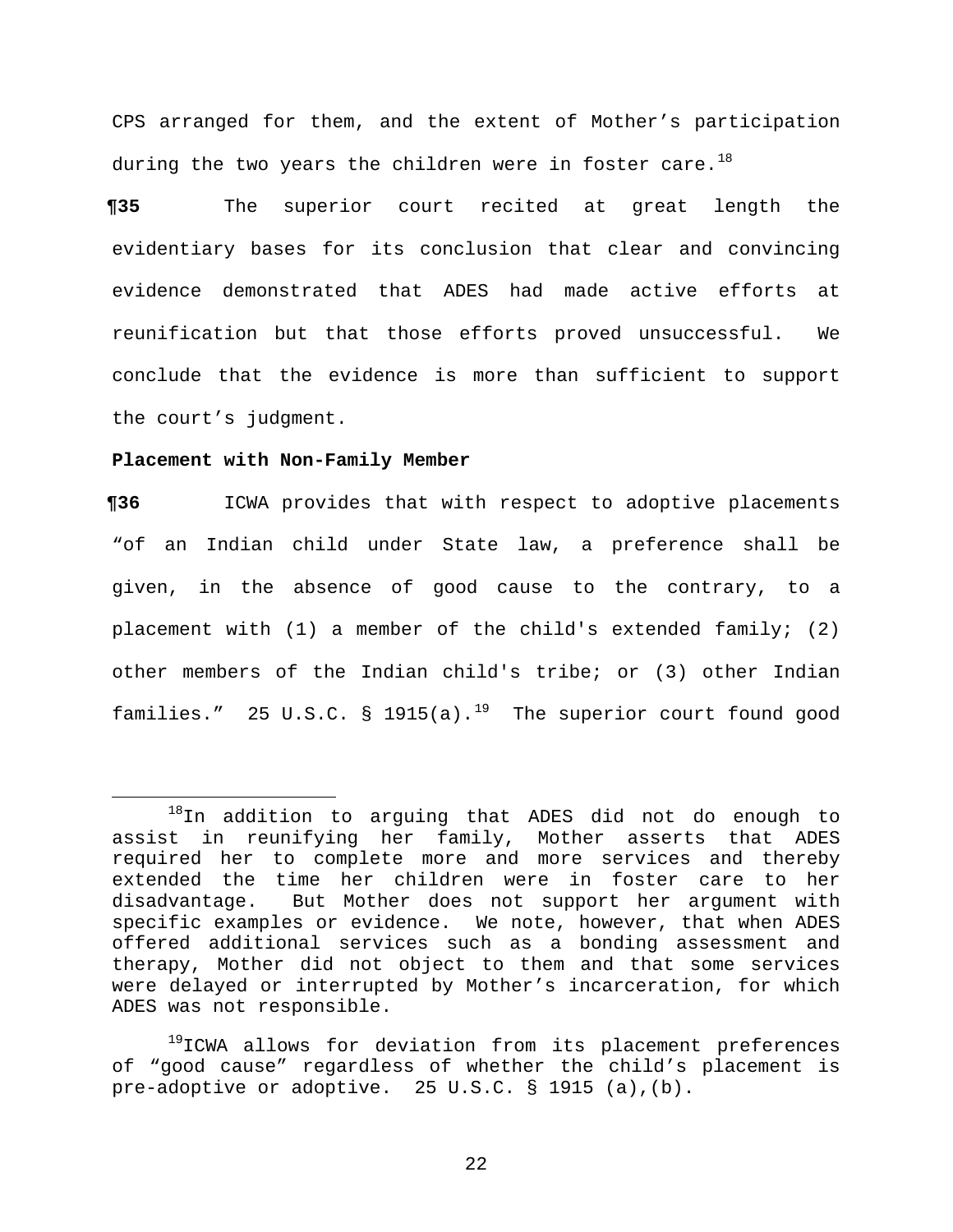cause to deviate from this requirement and to keep the children with foster families that wished to adopt them.

**¶37** Mother argues that the children should have been placed with her half-sister, N. Mother asserts that the Nation established that N. "was interested in being the [children's] guardian." Dorcus Segundo, a social worker for the Nation, testified that the foster care placements were not "in accord" with ICWA and that the Nation "struggled" with whether they were acceptable. Segundo also said that the Nation would prefer a guardianship but that it neither opposed nor supported severance and adoption. She added, however, that N. was *uncertain* of her willingness to be a guardian and had told Segundo that she would only take E.L. and did not want to adopt any of the children. Therefore, the Nation did not support N. as a placement. The only other familial placement option Mother suggested had been rejected because of a prior history with CPS and inability to pass the criminal background check. $^{20}$  $^{20}$  $^{20}$ 

**¶38** After investigating N. as a placement, CPS initially recommended that the children be placed with her. However, Dr.

<span id="page-22-0"></span> $^{20}$ Although the Nation agrees that good cause existed for the court's placement ruling, it suggests that we ignore ADES' position that the extent of the children's bonding with their foster families is a legitimate factor supporting deviation from the ICWA preferences. The Nation asserts that its support of the children's present placements was all the superior court<br>needed to consider. But because the court's order does not But because the court's order does not mention bonding in finding good cause to deviate from the ICWA preferences, we need not resolve the relevance of bonding.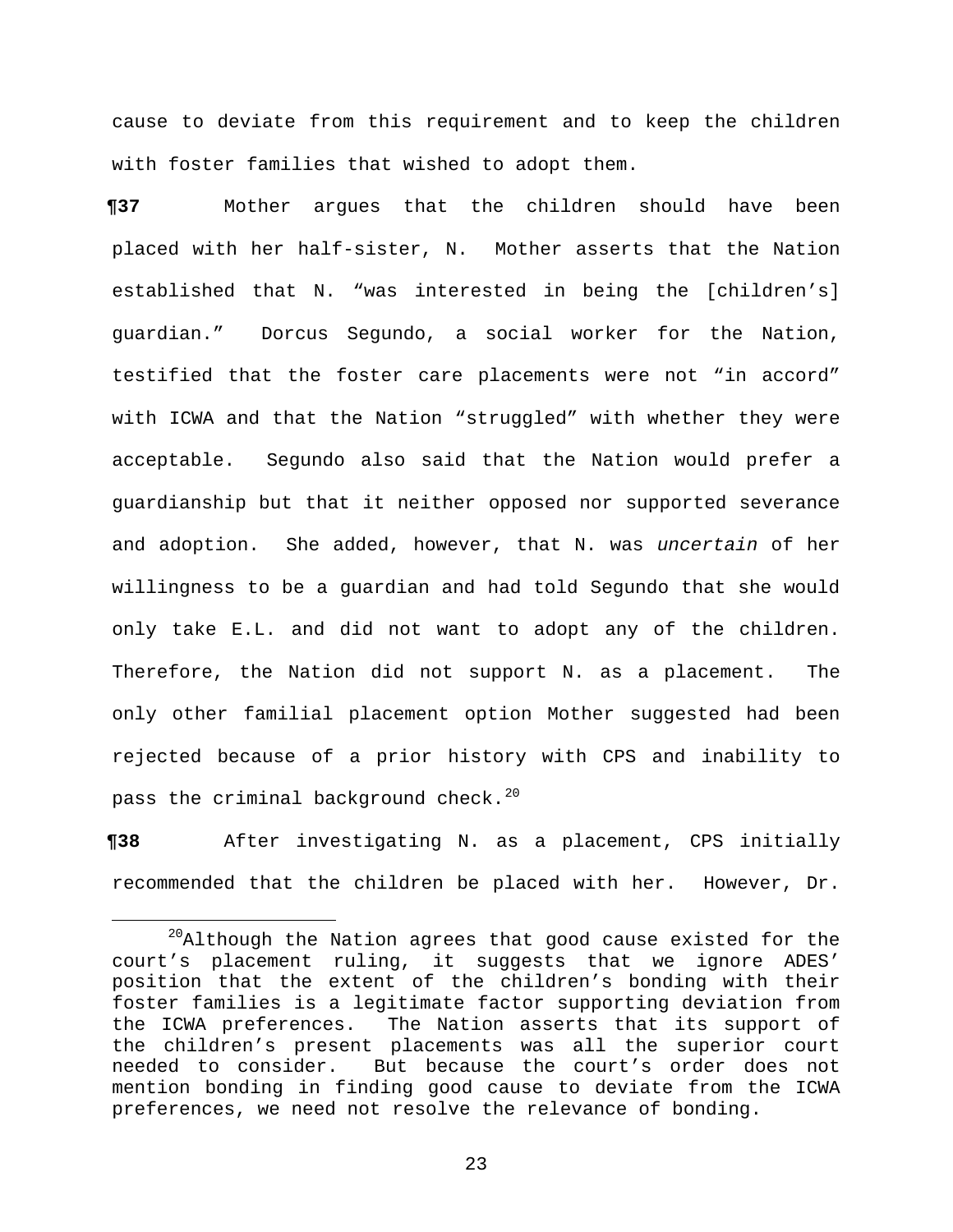Moe reported his concern that N. planned to return the children to Mother at such time that Mother had a job and a residence of her own. Dr. Moe also doubted N.'s statement that although she is Hispanic, she had kept in touch with her Native American relatives because other evidence seemed to contradict that statement. Furthermore, after the CPS investigation, N. lost her job and had found replacement work for only five hours a week, and N. was living in a two-bedroom home with two of her own children. Finally, Dr. Moe expressed concern that N. said that she had seen L.L. before she came into care but had not noticed L.L.'s malnourished state or bruises; he therefore doubted whether she could adequately assess the children's condition and Mother's ability to assume their care. Dr. Moe recommended that all three children remain with their foster parents, although he did not rule out a permanent guardianship rather than adoption for E.L. The superior court, therefore, acted within its discretion by ordering that the children remain in their existing placements.

#### **CONCLUSION**

**¶39** The court did not err in finding by clear and convincing evidence that ADES had made the required "active efforts" to reunify Mother with the children and that those efforts were unsuccessful. It similarly did not err in finding that good cause existed to deviate from ICWA's placement